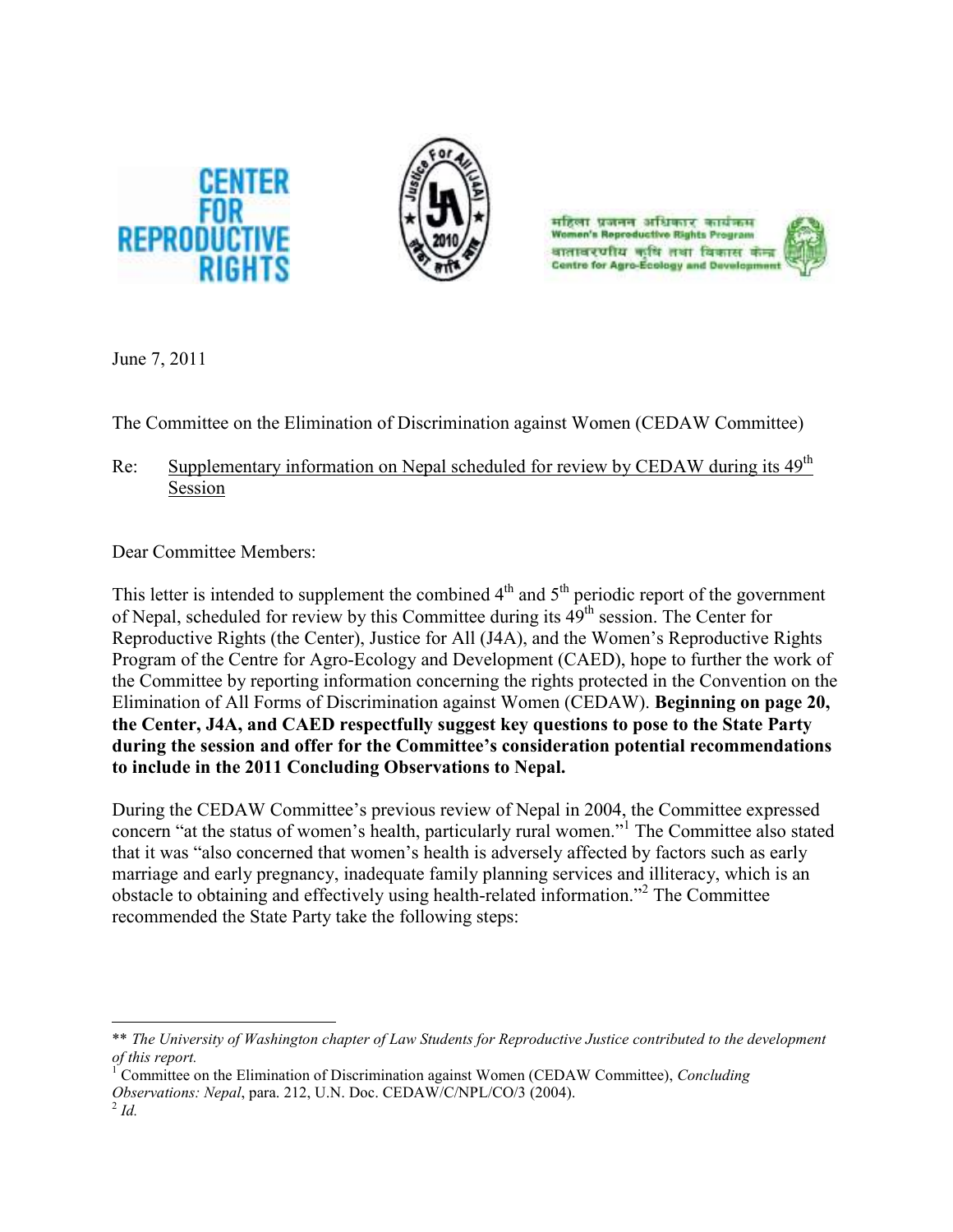- Take further measures to improve the access of women, particularly rural women, to health-related services and information, including in regard to sexual and reproductive health, in an effort to reduce maternal mortality. $3$
- Adopt programs and policies to increase knowledge of and access to contraceptive methods, bearing in mind that family planning should be the responsibility of both partners.<sup>4</sup>
- Wide promotion of sex education, particularly targeting boys and girls, with special attention to the prevention and further control of sexually transmitted diseases and  $HIV/ALDS<sup>5</sup>$

The Committee further requested the state party "conduct research on women's health and to provide sex-disaggregated data on access to health in its next report."<sup>6</sup>

The state should be commended for its efforts over the past seven years to reduce its maternal mortality ratio (MMR), for which it has been globally recognized as making significant progress towards the fifth Millennium Development Goal.<sup>7</sup> The Center, J4A, and CAED would also like to commend the State for the recent groundbreaking achievements of its judicial branch in the cases of *Lakshmi Dhikta v. Nepal* and *Prakash Mani Sharma v. Nepal.* The *Dhikta* case ordered the state to ensure that safe, legal abortion is affordable for all women, and the *Sharma* case ordered the government to address the high incidence of uterine prolapse. Similarly, the state should be commended for including an express protection of reproductive rights in the Interim Constitution. We hope that the new Constitution will preserve that constitutional protection of women's reproductive rights.

While Nepal has made recent progress on women's reproductive rights and health in its formal laws and in reducing its MMR, women and girls in Nepal cannot yet fully enjoy the fundamental rights to reproductive and sexual health protected by CEDAW and some of the recommendations made previously by this Committee remain unfulfilled. The first portion of this letter will highlight four areas around which the State must take further action to make the right to reproductive health services under CEDAW a reality: maternal mortality and morbidity, lack of access to safe abortion, unmet need for family planning, and a high incidence of uterine prolapse. The second part of this letter will discuss areas where women and girls, particularly adolescents, rural women, and poor women, in Nepal face discrimination in their enjoyment of the right to

<sup>3</sup> *Id.* para. 213.

<sup>4</sup> *Id.* 

<sup>5</sup> *Id.* 

<sup>6</sup> *Id.* 

<sup>7</sup> *See* GOVERNMENT OF NEPAL NATIONAL PLANNING COMMISSION & UNITED NATIONS COUNTRY TEAM NEPAL, NEPAL MILLENNIUM DEVELOPMENT GOALS PROGRESS REPORT 2010, at 48 (2010), *available at*  http://www.undp.org.np/pdf/MDG-Layout-Final.pdf [hereinafter NEPAL MDG REPORT 2010]; WORLD HEALTH ORGANIZATION (WHO), TRENDS IN MATERNAL MORTALITY: 1990 TO 2008: ESTIMATES DEVELOPED BY WHO, UNICEF, UNFPA, & THE WORLD BANK 30 (2010), *available at* 

http://whqlibdoc.who.int/publications/2010/9789241500265\_eng.pdf [hereinafter WHO, TRENDS IN MATERNAL MORTALITY]; AJIT PRADHAN ET AL., NEPAL MATERNAL MORTALITY AND MORBIDITY STUDY 2008/2009, at 33 (2010) [hereinafter NEPAL MMMS].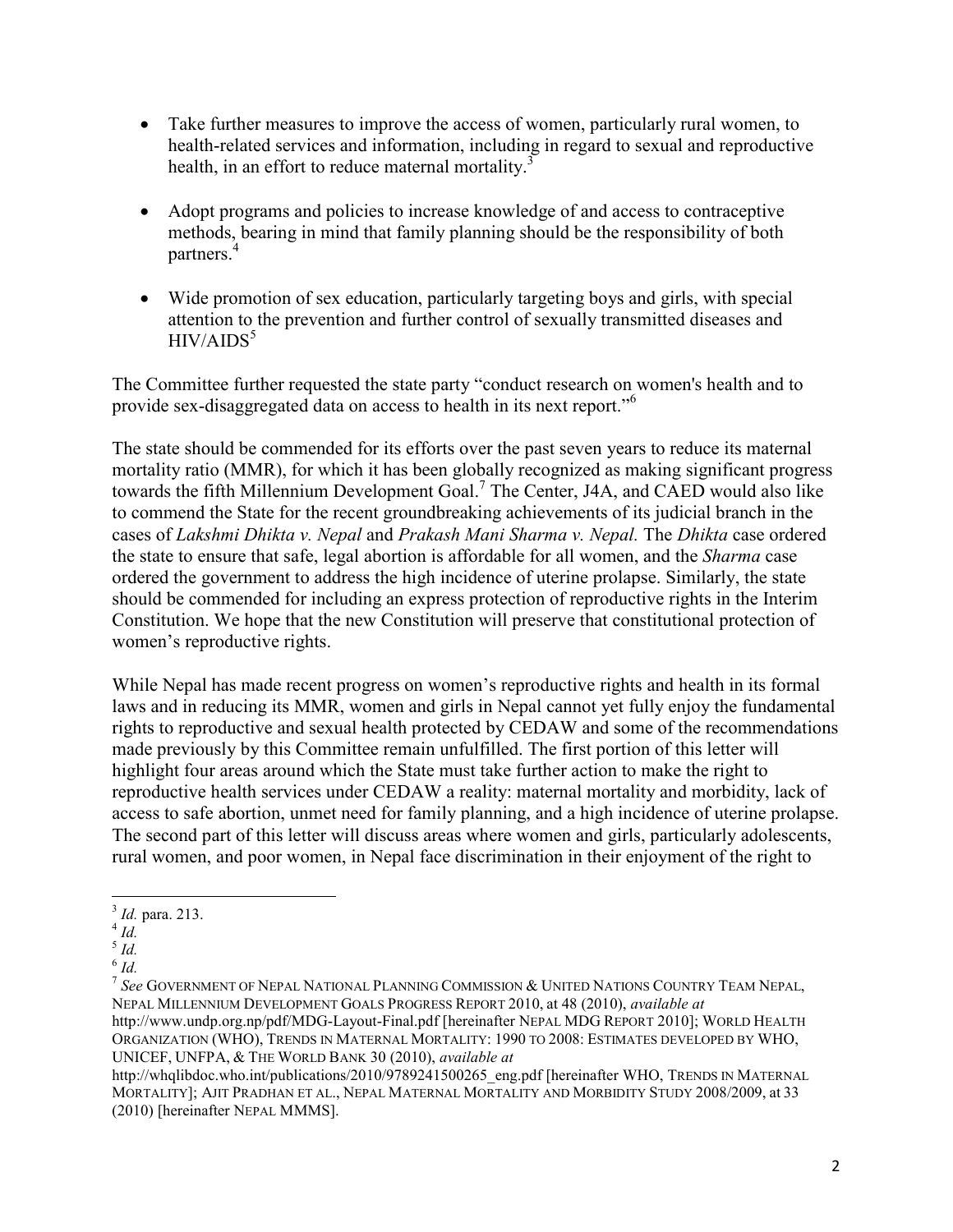health as guaranteed under CEDAW. As discussed above, the letter concludes with suggested questions and recommendations for the Committee's consideration.

# **I. The Right to Reproductive Health Services and Information (Arts. 12, 10(h), 14, 16).**

Article 12(1) of CEDAW calls upon states parties to "take all appropriate measures to eliminate discrimination against women in the field of health care in order to ensure […] access to health care services."<sup>8</sup> Article 12(2) further instructs states parties to "ensure to women appropriate services in connection with pregnancy, confinement and the post-natal period, granting free services where necessary, as well as adequate nutrition during pregnancy and lactation."<sup>9</sup> Article 10(h) requires that women have "access to specific educational information to help to ensure the health and well-being of families, including information and advice on family planning."<sup>10</sup> Article 16 requires that states parties "take all appropriate measures to eliminate discrimination against women in all matters relating to marriage and family relations and…ensure, on a basis of equality of men and women the same rights to decide freely and responsibly on the number and spacing of their children and to have access to the information, education and means to enable them to exercise these rights."<sup>11</sup>

CEDAW makes clear that the right to survive pregnancy and childbirth is a fundamental human right.<sup>12</sup> General Recommendation No. 24 requires states parties "to take appropriate … measures to the *maximum extent* of their available resources to ensure that women realize their rights to health care."<sup>13</sup> It calls upon states parties to "implement a comprehensive national strategy to promote women's health throughout their lifespan. This will include interventions […] [which will] ensure universal access for all women to a full range of high-quality and affordable health care, including sexual and reproductive health services."<sup>14</sup>

Nepal's own Interim Constitution, in line with CEDAW, affirms that "every woman shall have the right to reproductive health and other reproductive matters."<sup>15</sup> The Treaty Act of Nepal also effectively incorporates human rights treaty obligations into domestic law.<sup>16</sup> Article 5(1) of the Treaty Act provides that "[i]n case of the provisions of a treaty, to which Nepal or Government of Nepal is a party … [any] inconsistent provision of [a domestic] law shall be void for the purpose of that treaty, and the provisions of the treaty shall be enforceable as good as Nepalese

<sup>8</sup> Convention on the Elimination of All Forms of Discrimination against Women (CEDAW), *adopted* Dec. 18, 1979, G.A. Res. 34/180, U.N. GAOR (34th Sess.), Supp. No. 46, art. 12(1), U.N. Doc. A/34/46 (1979) (*entered into force* Sept. 3, 1981) [hereinafter CEDAW].

<sup>9</sup> *Id.* art 12(2).

<sup>10</sup> *Id.* art. 10(h).

<sup>&</sup>lt;sup>11</sup> *Id.* art. 16(1)(e).

<sup>12</sup> *See, e.g.*, CEDAW Committee, *General Recommendation No. 24: Women and Health*, paras. 17, 27, U.N. Doc. A/54/38 (Feb. 5, 1999) [hereinafter CEDAW Committee, *General Recommendation No. 24*]; *see also* CEDAW Committee, *Concluding Observations: Belize*, para. 56, U.N. Doc. A/54/38 (1999); *Dominican Republic*, para. 337, U.N. Doc. A/53/38 (1998).

<sup>13</sup> CEDAW Committee, *General Recommendation No.* 24, *supra* note 12, para. 17.

<sup>14</sup> *Id.* para. 29.

<sup>15</sup> INTERIM CONST. (2007) (Nepal), Part 3, 20 (2), *available at* 

http://www.worldstatesmen.org/Nepal\_Interim\_Constitution2007.pdf.

<sup>&</sup>lt;sup>16</sup> Nepal Treaty Act (1990), *available at http://www.unhcr.org/refworld/docid/3ae6b51724.html.*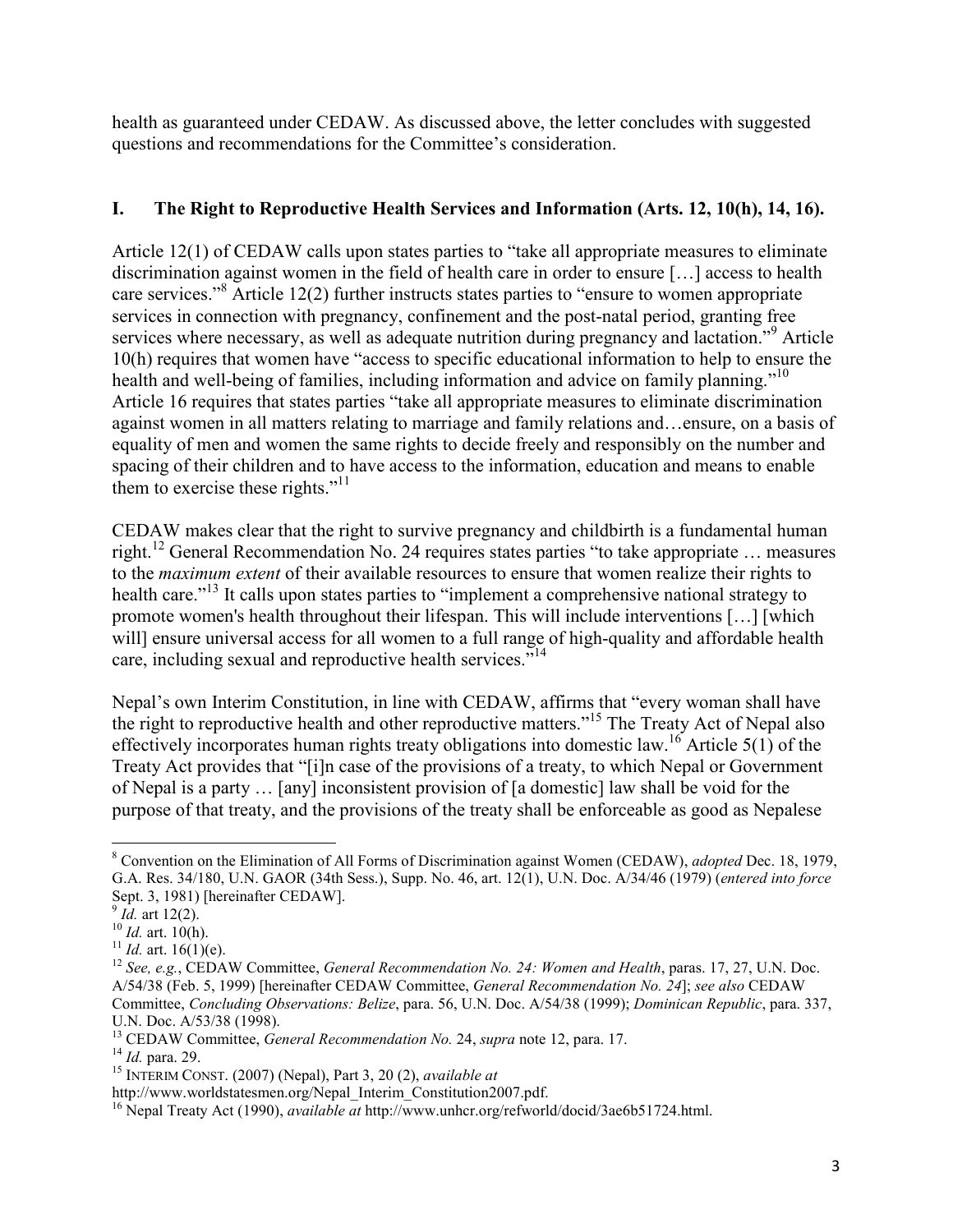laws."<sup>17</sup> Despite Nepal's domestic and international commitments to women's reproductive health and rights, these rights are not yet fully realizable for women in Nepal.

# **A. Maternal Mortality and Morbidity**

Nepal's MMR is estimated to have undergone a 56 percent decrease from 1990 to 2008.<sup>18</sup> This steady decrease from 870 maternal deaths per  $100,000$  live births to  $380^{19}$  is commendable, and demonstrates significant effort on Nepal's part to actualize women's rights to safe motherhood and childbirth.<sup>20</sup> While the positive trend is noteworthy, Nepal still has the third highest MMR outside of sub-Saharan Africa.<sup>21</sup> In its report to this Committee, Nepal cited its MMR as  $281$ .<sup>22</sup> However, a report by the World Health Organization (WHO), United Nations Children's Fund (UNICEF), United Nations Population Fund (UNFPA), and the World Bank states that the range of uncertainty for **Nepal's MMR includes a lower estimate of 210 and an upper estimate of**  650,<sup>23</sup> demonstrating that the accurate MMR remains unclear and that it is likely much higher than the State's estimate of 281. Such high MMRs indicate that many women in Nepal do not yet have adequate access to reproductive health services, quality nutrition, emergency obstetric care, or family planning.<sup>24</sup> High MMRs are also an indicator of underlying gender discrimination, as this Committee has emphasized.<sup>25</sup>

Statistics on morbidity further demonstrate that pregnant women face serious health risks that are entirely preventable. If the ratio of injuries or disabilities that occur as a result of being pregnant or giving birth were calculated in the same way maternal mortality is calculated, according to a government study **Nepal's maternal** *morbidity* **ratio would be 19,600 per 100,000 live births**; this number may even be an underestimate, since this figure accounts only for those women who

<sup>17</sup> *Id.* art. 5.

<sup>18</sup> WHO, TRENDS IN MATERNAL MORTALITY, *supra* note 7, at 30.

 $19 \, H$ 

<sup>&</sup>lt;sup>20</sup> NEPAL MMMS, *supra* note 7, at 33. After cataloguing the difficulties in calculating MMR and in comparing between different methods—and arguing that some calculations incorrectly suggest too-low an MMR and too-great a decline—the MMMS still concludes that "Overall the data over the last ten years suggest a decline in maternal mortality. Against a background of stagnating maternal mortality ratios worldwide and the recent political conflict this is a considerable achievement for Nepal. This decline has taken place despite low percentages of skilled attendance suggesting that other factors have contributed to this decline and stresses the importance of understanding the impact of other factors and not using SA as a proxy indicator of MMR." *Id.* at 33 (while skilled attendance is still correlated to maternal survival and health, it is not the only factor implicated).

<sup>&</sup>lt;sup>21</sup> Outside of sub-Saharan Africa, the five highest MMR are Afghanistan (1400), the Lao People's Democratic Republic (580), Nepal (380), Timor-Leste (370) and Bangladesh (340). WHO, TRENDS IN MATERNAL MORTALITY, *supra* note 7, at 1.

<sup>22</sup> Government of Nepal, *Consideration of reports submitted by States parties under article 18 of the Convention on the Elimination of All Forms of Discrimination against Women: Combined fourth and fifth periodic reports of States parties: Nepal*, para. 14, tbl.1, U.N. Doc. CEDAW/C/NPL/4-5 (Nov. 9, 2010) [hereinafter Nepal Report before CEDAW].

<sup>23</sup> WHO, TRENDS IN MATERNAL MORTALITY, *supra* note 7, at 25.

<sup>&</sup>lt;sup>24</sup> GOVERNMENT OF NEPAL, MINISTRY OF HEALTH AND POPULATION, POPULATION DIVISION, NEPAL DEMOGRAPHIC AND HEALTH SURVEY 2006, at 144 (2007), *available at* http://www.measuredhs.com/pubs/pdf/FR191/FR191.pdf [hereinafter NEPAL DHS 2006].

<sup>25</sup> *See, e.g.*, CEDAW Committee, *General Recommendation No. 24, supra* note 12, paras. 17, 18, 19; CEDAW Committee, *Concluding Observations: Belize*, *supra* note 12, para. 56; *Dominican Republic*, *supra* note 12, para. 337.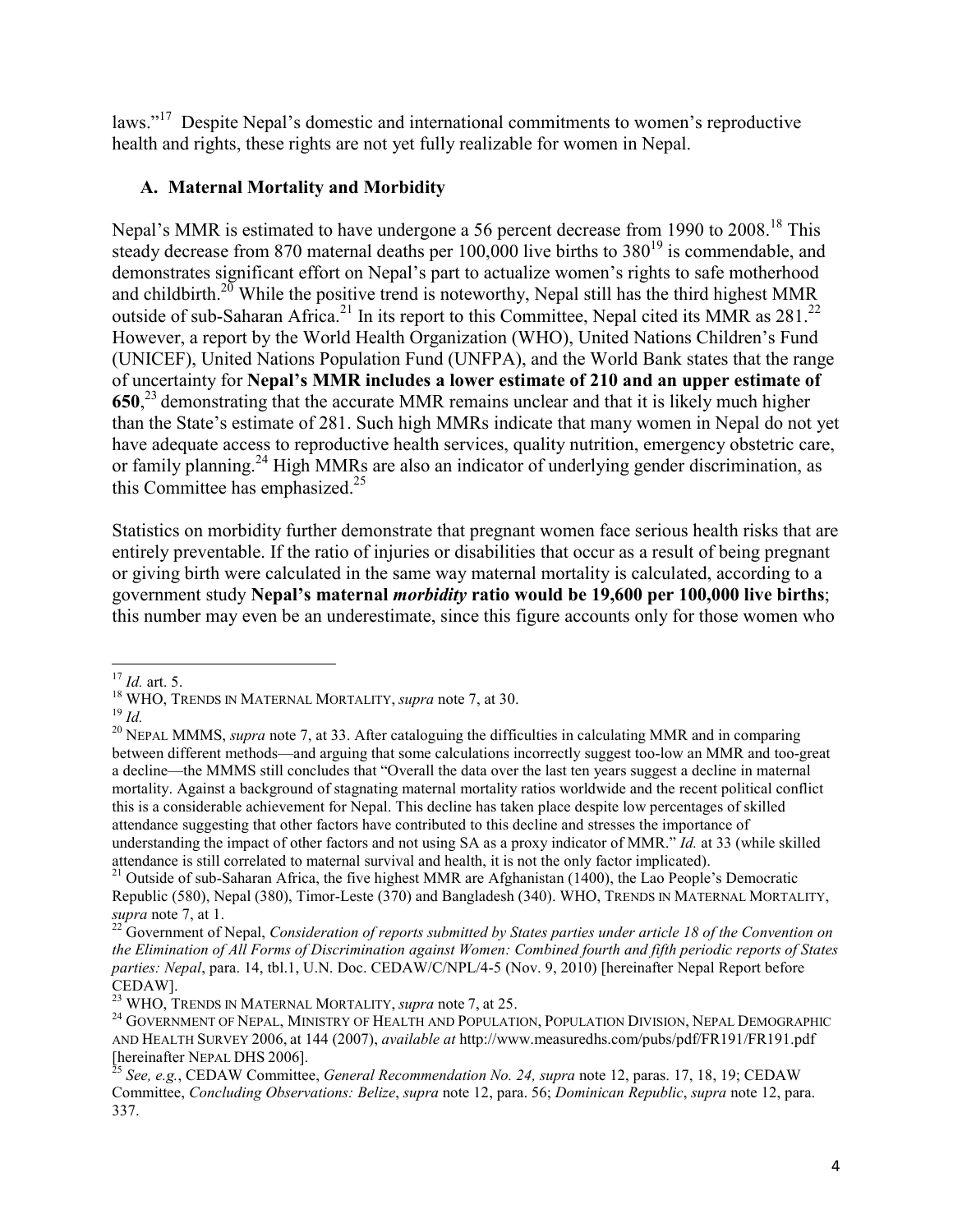were attended at emergency obstetric facilities.<sup>26</sup> One of those morbidities, **uterine prolapse**, **affected more than 600,000 women in Nepal in 2006**. <sup>27</sup> Globally, uterine prolapse is most common in women of post-reproductive age,<sup>28</sup> but in Nepal 51 percent of cases develop in women between the ages of 20 and 24.<sup>29</sup> This letter will more fully discuss uterine prolapse in section c below.

Under Articles 12(1), 12(2), 14, and 16 of this Convention, states are obligated to eliminate preventable maternal deaths and morbidity.<sup>30</sup> The Committee on Economic, Social and Cultural Rights (ESCR Committee) in 2007 urged Nepal to more highly prioritize reducing maternal mortality rates,<sup>31</sup> to improve "physical and economic access to reproductive health care and contraceptives, particularly in rural areas," and to take "specific measures…to enable women to give birth in the care of trained health-care professionals."<sup>32</sup>

Notwithstanding these treaty obligations and Nepal's recent improvement in maternal mortality statistics, women in Nepal continue to face extremely high risks of maternal mortality and morbidity, in great part due to limited access to health care, malnutrition, unsafe abortion, and early marriage.

*1. Limited Access to Reproductive Health Services and Low Prevalence of Skilled Birth Attendants* 

<sup>&</sup>lt;sup>26</sup> A 2009 study found that the overall rate of major obstetric morbidities in the emergency obstetric care facilities of eight study districts in Nepal was 196 per 1,000 births. The major obstetric morbidities were prolonged labor, complications from abortion, hemorrhage, retained placenta, pre-eclampsia, eclampsia, ectopic pregnancy, sepsis, and ruptured uterus. NEPAL MMMS, *supra* note 7, at 129 (it is important to note, however, when comparing maternal mortality ratios with maternal morbidity in this sense that 196 represents total morbidities, not total *women* who were injured).

<sup>27</sup> UNITED NATIONS POPULATION FUND (UNFPA), BOOKLET ON UTERINE PROLAPSE 11 (2007), *available at* http://nepal.unfpa.org/pdf/prolapse%20english%20book.pdf [hereinafter UNFPA, BOOKLET ON UTERINE PROLAPSE].

<sup>28</sup> Tiphaine Ravenel Bonetti et al., *Listening to "Felt Needs": Investigating Genital Prolapse in Western Nepal*, 12 REPROD. HEALTH MATTERS 166, 167 (2004) (72.4% of uterine prolapse (UP) cases in Nepal, unlike the global norm, are in pre-menopausal women.) [hereinafter Bonetti, *Genital Prolapse in Western Nepal*].

<sup>&</sup>lt;sup>29</sup> Center for Agro-Ecology and Development, Uterine Prolapse Study Report, Nepal (2006), p. 23, http://www.advocacynet.org/modules/fck/upload/file/upa/CAED%20Uterine%20Prolapse%20Study%20Report.doc [hereinafter Uterine Prolapse Study Report] ( "[c] omparing the duration by age groups…51% [suffered from UP] from 20-24 years [of age]." This data reinforces the indication of early onset, as a high number of women of ages 20-65 have been found suffering from UP for 10-20 years. The mean time of UP suffering was found to be 11 years").

<sup>30</sup> *See generally* CEDAW Committee, *General Recommendation No. 24*, *supra* note 12. General Recommendation No. 24 stresses that "it is the duty of states parties to ensure women's right to safe motherhood…" and explains that such an obligation arises not just from the right to health but under other articles of the Convention (CEDAW, *supra*  note 8), including arts. 10, 10(h), 11, 14(2)(b), 14(2)(b)(h), 16(1)(e) and 16(2) (para. 28). CEDAW Committee, *General Recommendation No. 24*, *supra* note 12, para. 27. *See also* CEDAW Committee, *Concluding Observations: Belize*, *supra* note 12, para. 56; *Nepal*, paras. 212, 13, U.N. Doc CEDAW/C/NPL/CO/3 (2004); *Nigeria*, paras. 336, 337, U.N. Doc. CEDAW/C/NGA/CO/6 (2008).

<sup>31</sup> Committee on Economic, Social and Cultural Rights (ESCR Committee), *Concluding Observations: Nepal*, para. 45, U.N. Doc. E/C.12/NPL/CO/2 (2008).

<sup>32</sup> *Id.* para. 46.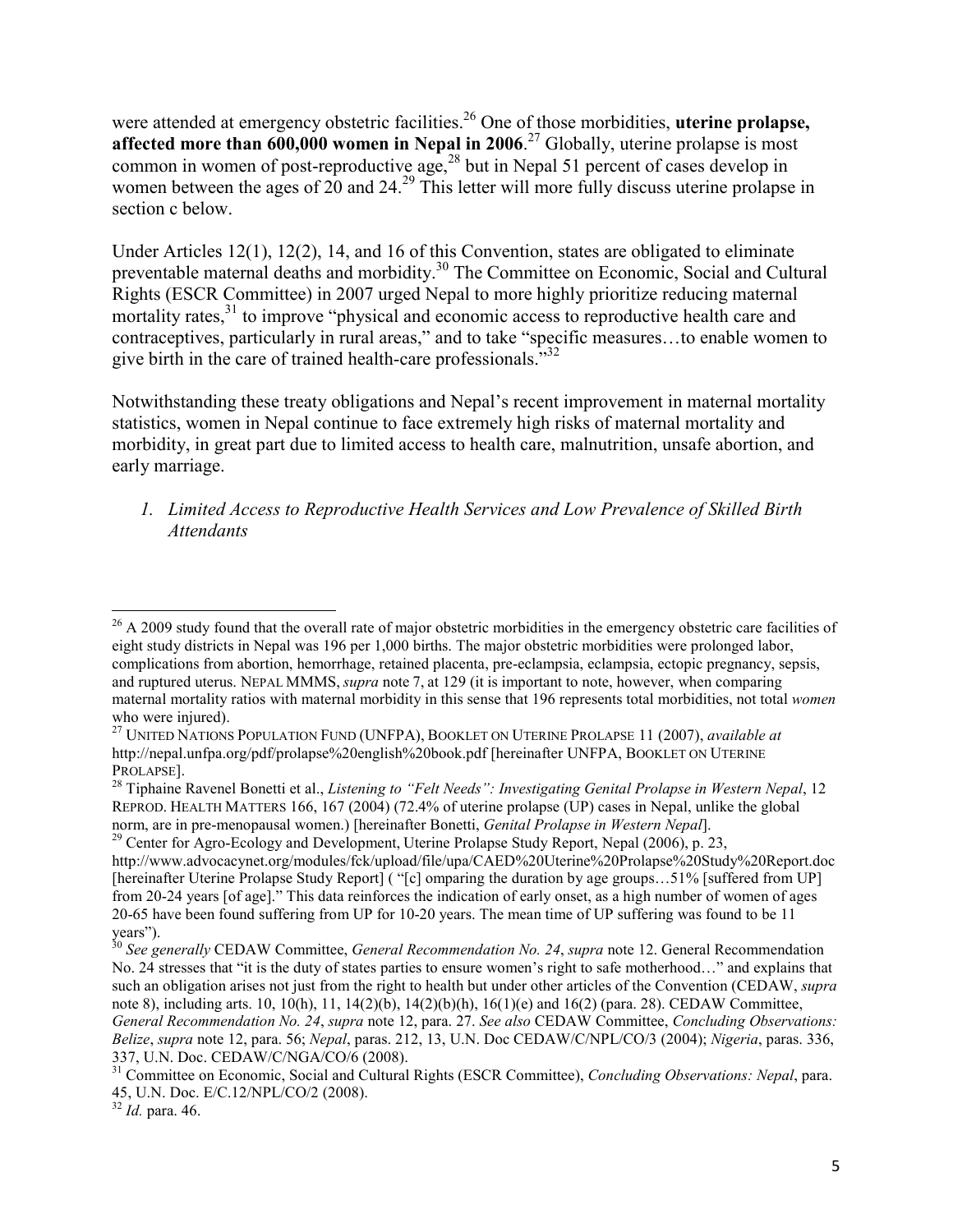This Committee has emphasized the importance of skilled birth attendants in ensuring safe pregnancy and childbirth, $33$  and Article 12(2) of CEDAW requires states to provide free maternal health services where necessary.<sup>34</sup> In response to that mandate, Nepal has introduced a number of maternal healthcare initiatives, including the Safe Delivery Incentives Program.<sup>35</sup> After a study confirmed that transportation costs were a major barrier to the utilization of delivery services at health facilities, the Program was developed to provide cash payments to mothers who deliver their babies at facilities, and to reward birth attendants for the deliveries they assist.<sup>36</sup> However, access to delivery services, especially emergency obstetric care, still remains a significant issue. A government study revealed that **less than 19 percent of births took place with skilled birth attendants present**. <sup>37</sup> **Within the poorest quintile, only 4.8 percent of births took place with a skilled birth attendant.<sup>38</sup>** Eighty-one percent of Nepali women deliver at home as opposed to in hospitals.<sup>39</sup> Thus, it is clear that while the government is taking steps to increase utilization of delivery services, more work is to be done if Nepal is to make safe delivery care possible for the majority of its women.

Lack of access to health and emergency obstetrics services contribute to maternal mortality, as this Committee has noted.<sup>40</sup> The ESCR Committee has expressed concern about the fact that an overall inadequacy of health services in Nepal places women especially at risk, which results in Nepal's "alarmingly high rates" of maternal mortality.<sup>41</sup> Failure to provide the majority of Nepal's women with access to healthcare services not only deprives them of their human right to reproductive health<sup>42</sup> but also signifies a failure to ensure access to healthcare on a basis of equality between men and women, as required by Article 12.

## *2. Malnutrition Causes Poor Maternal Health Outcomes*

This Committee has emphasized that proper nutrition is essential for women to be able to realize their right to health under Article 12.<sup>43</sup> Nutrition is part of overall health, but it is especially crucial in ensuring that women are healthy during pregnancy and the post-partum period.<sup>44</sup> A

<sup>33</sup> *See, e.g.*, CEDAW Committee, *Concluding Observations: Turkey*, para. 38, U.N. Doc. CEDAW/C/TUR/4-5 (2005); *Gambia*, para. 34, U.N. Doc. CEDAW/C/GMB/1-3 (2005); *Congo*, para. 175 U.N. Doc. A/58/38 (2003); *Nigeria*, *supra* note 30, para. 337; *Equatorial Guinea*, para. 205, U.N. Doc. A/59/38 (2004). <sup>34</sup> CEDAW, *supra* note 8, art. 12(1).

<sup>&</sup>lt;sup>35</sup> TIMOTHY POWELL-JACKSON ET AL., GOVERNMENT OF NEPAL, SUPPORT FOR THE SAFE MOTHERHOOD PROGRAM, EVALUATION OF THE SAFE DELIVERY INCENTIVE PROGRAMME, FINAL REPORT OF THE EVALUATION (2008), *available at* http://www.safemotherhood.org.np/pdf/106Final\_SDIP\_Evaluation\_Report.pdf.

<sup>36</sup> Tim Ensor & Sophie Witter, *Proposed Revisions to the SDIP – Strengthening a Major National Initiative for Safe Motherhood in Nepal* 6 (2008). Another problem with this scheme is that it does not provide the cash payment for women delivering a third or subsequent child. Nepal Report before CEDAW, *supra* note 22, para. 159. <sup>37</sup> NEPAL DHS 2006, *supra* note 24, at 144.

<sup>38</sup> *Id*.

<sup>39</sup> *Id.* at 141.

<sup>40</sup> *See, e.g.*, CEDAW Committee, *Concluding Observations: Malawi*, paras. 31, 32, U.N. Doc. CEDAW/C/MWI/CO (2006); *Nigeria* (2008), *supra* note 30, paras. 336, 37.

<sup>41</sup> ESCR Committee, *Concluding Observations: Nepal* (2008)*, supra* note 31, paras. 25, 26.

<sup>42</sup> This right is also protected by Nepal's Constitution. INTERIM CONST., *supra* note 15, Part 3, 20 (2).

<sup>43</sup> CEDAW Committee, *General Recommendation No.* 24, *supra* note 12, para. 7.

<sup>44</sup> NEPAL DHS 2006, *supra* note 24, at 185; *see also* Vulimi Ramalingaswami et al., UNICEF, The Progress of Nations 1996, Nutrition, *Commentary: The Asian enigma*, http://www.unicef.org/pon96/nuenigma.htm (last visited May 25, 2011) [hereinafter Ramalingaswami et al., *Commentary: The Asian enigma*].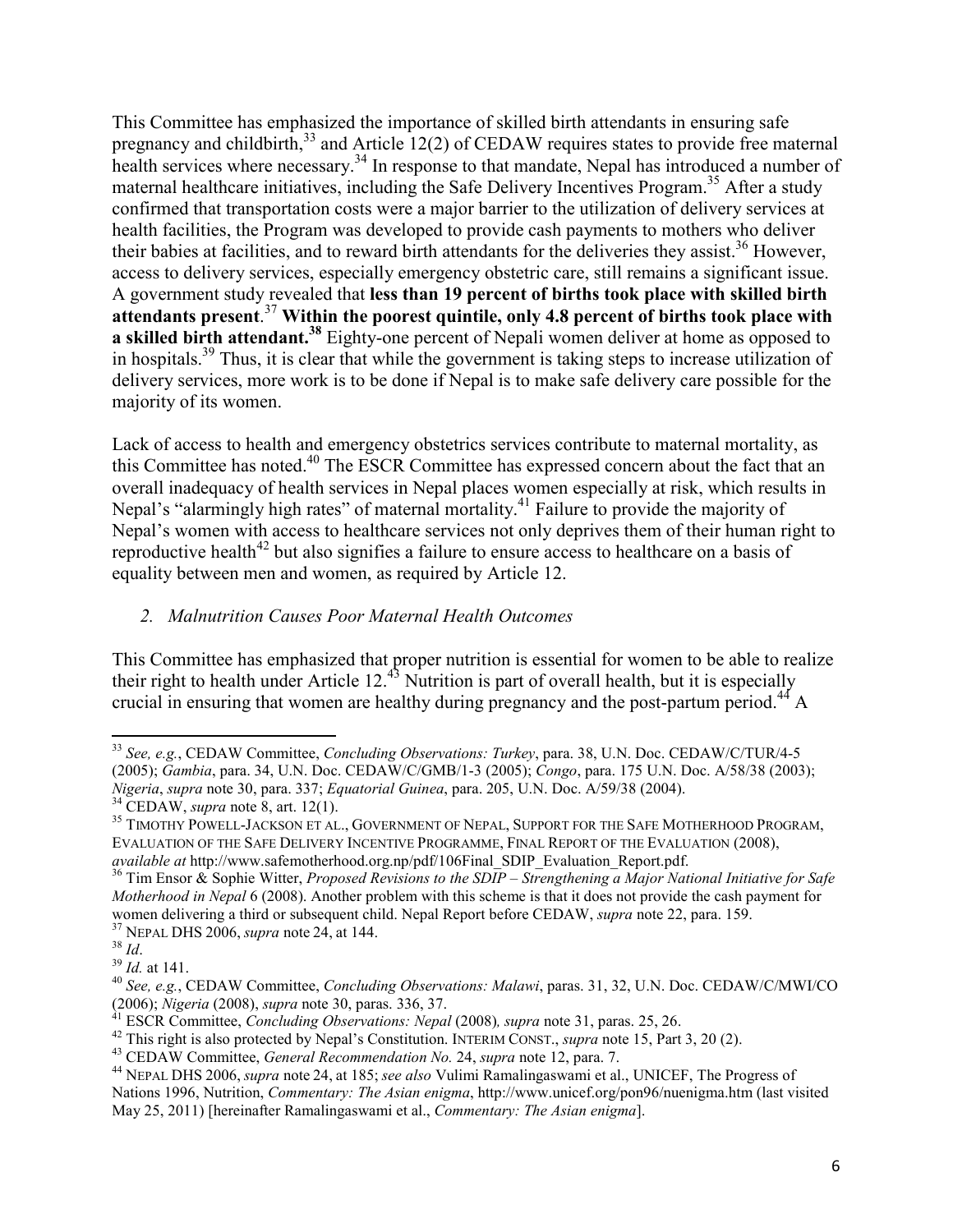2008-2009 study found that **of women in Nepal who died of maternal causes, 34 percent suffered from anemia and 21 percent were malnourished**. <sup>45</sup> One of the root causes of anemia is poor nutrition; thus, poor nutrition is strongly correlated to higher risks of maternal mortality and morbidity, including uterine prolapse, discussed below. Gender-based discrimination in access to food and nutrition within the home can be one reason that women of reproductive age, more so than men, suffer from malnutrition and anemia.<sup>46</sup> In its report to the CEDAW Committee, Nepal noted that malnutrition is the "root cause of almost all health problems,"<sup>47</sup> but conceded that anemia and malnutrition have "yet to be adequately addressed."<sup>48</sup> As such, to ensure women's survival during pregnancy and childbirth, Nepal must take steps towards providing pregnant women and women of reproductive age with the resources to attain a healthy, adequate diet, including confronting gender-related discrimination in nutrition at home.

#### *3. Uterine Prolapse*

Uterine prolapse is a devastating and preventable women's health condition that has become a major public health problem in Nepal.<sup>49</sup> It is the most frequent type of maternal disability, **affecting at least 10 percent of all Nepali women, and up to 45 percent of women in some parts of the country.**<sup>50</sup> It is extremely problematic not just because of its symptoms and its prevalence but because of the fact that younger Nepali women are at high risk of uterine prolapse,<sup>51</sup> even though, globally, it is usually found in women of post-reproductive age.<sup>52</sup> In **2007, the UNFPA found that 600,000 women in Nepal suffered from uterine prolapse.<sup>53</sup> That is more than the number of people in Nepal suffering from malaria, tuberculosis, and HIV/AIDS combined.**<sup>54</sup> Up to 51 percent of uterine prolapse cases in Nepal occur in women between twenty and twenty-four years old.<sup>55</sup> This early onset of uterine prolapse may be a result of early and too-frequent childbearing.<sup>56</sup> Researchers opine that the overall prevalence of uterine

<sup>45</sup> NEPAL MMMS, *supra* note 7, at 148.

<sup>&</sup>lt;sup>46</sup> *Id.* at 24-25. A report published by UNICEF has noted that gender-based discrimination in access to food, nutrition, and healthcare can predispose girls and women to risks of maternal morbidity and mortality. Ramalingaswami et al., *Commentary: The Asian enigma*, *supra* note 44.

<sup>47</sup> Nepal Report before CEDAW, *supra* note 22, para. 164.

<sup>48</sup> *Id.* 

<sup>49</sup> Nicole Farkouh, *Reframing Maternal Health In Nepal*, POL'Y MATTERS J. 33, 33 (2009).

<sup>&</sup>lt;sup>50</sup> INSTITUTE OF MEDICINE, TRIBHUVAN UNIVERSITY, STATUS OF REPRODUCTIVE MORBIDITIES IN NEPAL 71 (2006), *available at*

http://www.advocacynet.org/modules/fck/upload/file/upa/Status%20of%20Reproductive%20Morbidities%20in%20 Nepal.pdf [hereinafter TRIBHUVAN UNIVERSITY, STATUS OF REPRODUCTIVE MORBIDITIES IN NEPAL]. <sup>51</sup> *Id.* at 76.

<sup>52</sup> Bonetti, *Genital Prolapse in Western Nepal*, *supra* note 28, at 167; *see also* WOMEN'S REPRODUCTIVE RIGHTS PROGRAM, CENTER FOR AGRO-ECOLOGY AND DEVELOPMENT, UNHEEDED ANALOGIES: A STUDY OF UTERINE PROLAPSE PREVALENCE AND ITS CAUSES IN SIRAHA AND SAPTARI DISTRICTS, NEPAL 40 (2007), *available at*  http://wrrpnepal.org/uploads/doc/46Unheeded%20Agonies-UP%20Survey%20Report.pdf.

<sup>53</sup> UNFPA, BOOKLET ON UTERINE PROLAPSE, *supra* note 27, at 11.

<sup>54</sup> Farkouh, *Reframing Maternal Health In Nepal*, *supra* note 49, at 35.

<sup>55</sup> Uterine Prolapse Study Report, *supra* note 29, at 23.

<sup>&</sup>lt;sup>56</sup> Early age at first childbirth, and having many births, are factors that are correlated to uterine prolapse. 65.16% of women with uterine prolapse were first pregnant when they were in their teens. SAFE MOTHERHOOD NETWORK FOUNDATION, BEYOND BEIJING COMM., & TRIBHUVAN UNIV. TEACHING HOSP., PREVALENCE OF UTERINE PROLAPSE AMONGST GYNECOLOGY OPD PATIENTS IN TRIBHUVAN UNIVERSITY TEACHING HOSPITAL IN NEPAL AND ITS SOCIO-CULTURAL DETERMINANTS 21 (2010) [hereinafter UTERINE PROLAPSE AMONGST GYNECOLOGY OPD PATIENTS].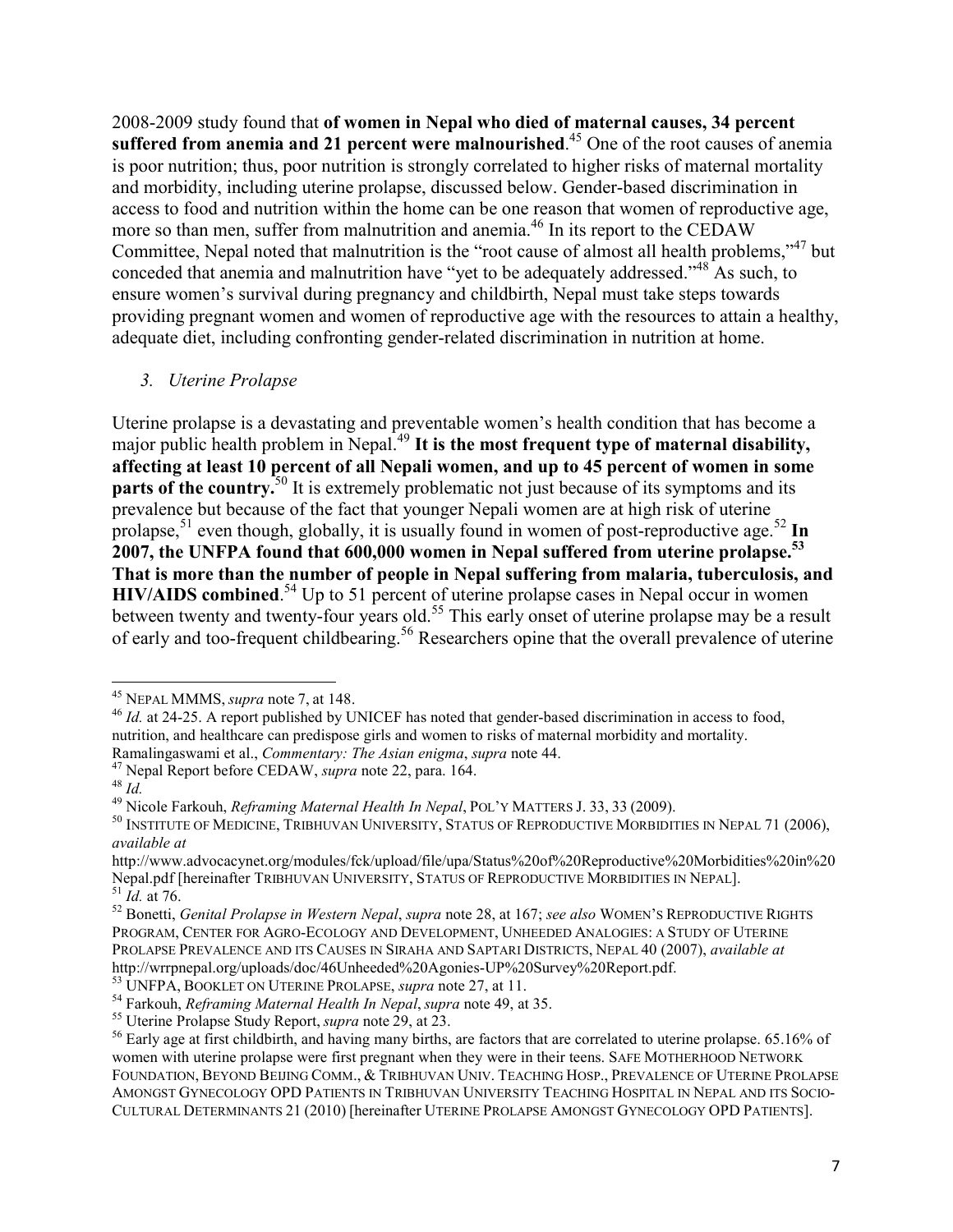prolapse in Nepal may also be caused by malnutrition, unattended or unskilled delivery, insufficient recovery time after delivery, and heavy manual labor, especially shortly after giving birth.<sup>57</sup> Uterine prolapse is extremely stigmatizing for women in Nepal, and knowledge of how to prevent it, and how to reduce its severity or stop early-stage prolapse from escalating, is not widespread.<sup>58</sup>

The Supreme Court of Nepal's decision in *Prakash Mani Sharma v. Gov't of Nepal* (2008) acknowledged that uterine prolapse in Nepal is a human rights violation. The Supreme Court held that the widespread nature of uterine prolapse implicated women's fundamental right to reproductive health under Article 20(2) of Nepal's Interim Constitution and under international human rights law.<sup>59</sup> The Court stated that "[u]nfortunately, no laws till date in relation to reproductive health has been enacted and implemented and neither has it been defined in any law and nor any prescribed procedure has been prescribed for the enjoyment of this right. […] [I]n order for people to realize this right, efforts should be made towards the formulation of policies (including formulation of laws), drafting of plans, its subsequent implementation, extension and evaluation<sup>"60</sup> and further found that, "neither has the Ministry of Health made reproductive health as its focal point nor has the Ministry of Women, Children and Social Welfare made any effort towards addressing the matter...."<sup>61</sup> The Supreme Court issued a directive order that the Prime Minister and the Office of the Council of Ministers consult with "health related experts and representatives of the society and [ ] draft a Bill and submit it before the Legislature-Parliament as soon as possible."<sup>62</sup> Likewise, it ordered the Ministry of Women, Children and Social Welfare and Ministry of Population and Health "to prepare special work plans and to provide free consultation, treatment, health services and facilities<sup>"63</sup> to women with uterine prolapse, and to "set up various health centers and to initiate effective programs with the aim of raising public awareness on problems relating to reproductive health of women and the problem of uterus prolapse."<sup>64</sup>

<sup>&</sup>quot;85% of prolapse occurred in cases among respondents who had given birth for more than three times. What is more shocking is that even after having prolapse, the women in 29 cases had up to 6 pregnancies thereafter." *Id.* at 22. <sup>57</sup> NEPAL MMMS, *supra* note 7, at 27; *see also* Bonetti, *Genital Prolapse in Western Nepal* , *supra* note 28, at 167; UTERINE PROLAPSE AMONGST GYNECOLOGY OPD PATIENTS, *supra* note 56, at 23-24("[a] fter delivery, 45% [of UP cases] had rested for 7-14 days while 30% of the respondents had post-partum rest for 15-30 days…. Generally, after delivery the mother should rest for at least six weeks for the uterus to develop and three months for all the pelvic ligaments and organs to function normally again. Within this period of rest, she should not lift heavy weights and be given proper nutrition"); Barbara Earth & Sabitri Sthapit, *Uterine Prolapse in Rural Nepal: Gender and Human Rights Implications*, *A Mandate for Development*, 4 CULTURE, HEALTH, & SEXUALITY 281, 283 (2002) (on how harmful delivery practices can cause uterine prolapse).

<sup>58</sup> Uterine Prolapse Study Report, *supra* note 29, at 9 (on lack of knowledge about treatment and prevention), 16 (on stigmatization of UP); Nicole Farkouh, *Nepal's Silent Tragedy: Perspectives on Uterine Prolapse* (poster), *available at* www.jdcpartnerships.com/PDFs/UP%20Poster.pdf.

<sup>59</sup> Prakash Mani Sharma v. Gov't of Nepal, Writ No. 064 (2008) (SC) (unofficial translation by National Judicial Academy)) (on file with the Center for Reproductive Rights).

 $^{60}\,Id.$ 

<sup>61</sup> *Id.* 

<sup>62</sup> *Id.*   $\frac{63}{1}$   $\frac{1}{4}$ 

<sup>64</sup> *Id.* para. 48.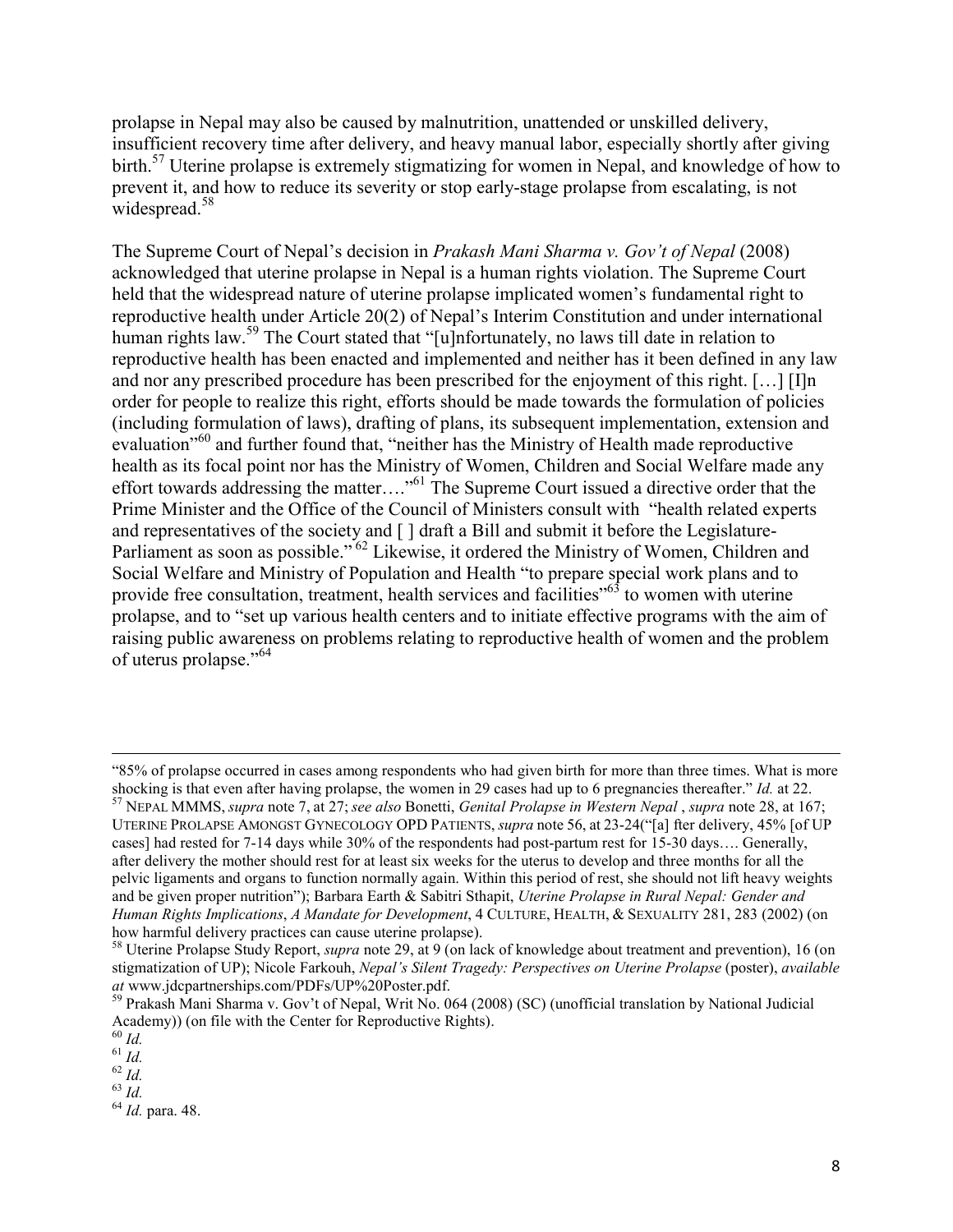Of 600,000 women with uterine prolapse in 2009, 200,000 needed surgery immediately.<sup>65</sup> Despite the Supreme Court's order that the state provide "free consultation, treatment, health services, and facilities to the aggrieved women," Nepal has not implemented large-scale treatment programs but has in fact scaled back its interventions for uterine prolapse. While the state should be commended for the corrective surgeries it has performed, it has not performed enough to meet women's need. Further, **in 2010 it reduced its 2009 target of providing 12,000 women with surgeries per year––the target it cited to this Committee<sup>66</sup>––to a new target of 8,000 women per year, representing a reduction of one-third––and has also reduced travel stipends for women with uterine prolapse who are seeking treatment**. **67** These are **retrogressive measures** that automatically put Nepal in violation of its obligations under international law.

Early-stage prevention and rehabilitative measures are far more affordable and scalable to rural villages and mountainous zones than is surgery, which is the treatment for late-stage prolapse.<sup>68</sup> Since uterine prolapse is preventable and treatable, surgery only becomes necessary once those early stage interventions do not occur, and after women suffer for years if not decades from increasingly severe uterine prolapse.<sup>69</sup> However, the state does not yet have a comprehensive plan for implementing preventive and early-stage strategies to combat uterine prolapse, such as lack of access to family planning, uterine prolapse-awareness and prevention training in alreadyexisting Safe Motherhood programs.<sup>70</sup> The state should also address indirect factors, such as malnutrition, the use of skilled birth attendants, and the uneven division of labor between men and women, $^{71}$  and the social, cultural, and economic factors that cause women to have to return to manual labor shortly after giving birth, if it is to be able to decrease incidences of uterine prolapse and thus comply with the Supreme Court's decision and with this Convention.

Women's right to health under this Convention means that it is the state's "duty" to "ensure women's right to safe motherhood."<sup>72</sup> While uterine prolapse is a form of morbidity and not mortality, it is a chronic, debilitating, stigmatizing, and painful condition. Motherhood is therefore not "safe" when women face such a high risk of suffering from uterine prolapse. In order to comply with Article 12 of this Convention, the state should prioritize the problem and

<sup>65</sup> Bishnu Kumari, UNFPA, *Fallen Wombs, Broken Lives: Responding to Uterine Prolapse in Nepal* (Aug. 3, 2009), http://www.unfpa.org/public/News/pid/3282.

<sup>66</sup> Nepal Report before CEDAW, para. 53, *supra* note 22.

<sup>67</sup> Om Astha Rai, *Government lowers uterine prolapse treatment target*, REPÚBLICA (Jan. 27, 2010), http://www.myrepublica.com/portal/index.php?action=news\_details&news\_id=14515 [hereinafter Rai, *Government lowers UP treatment target*].

<sup>&</sup>lt;sup>68</sup> The treatment for late-stage prolapse is a hysterectomy, which costs between \$200 to \$300 and requires access to a surgical operating room, surgeons, and/or a mobile surgical camp to reach rural and mountainous zones. Meanwhile, the treatment for Stage II prolapse is a pessary ring, which in Nepal costs between 3 and 5 dollars - -a prohibitive cost for many women, but still far more affordable -- and scalable for small villages and rural, mountainous zones – than surgical operating rooms are. Meanwhile, if Stage I prolapse is identified, it can be treated **––**and arrested**––**with only exercises, which require only instructions and human resources. With proper exercises, early UP can thus be arrested. With adequate knowledge about preventive measures**––**such as nutrition and rest after

childbirth**––**UP can be prevented entirely. Farkouh, *Reframing Maternal Health In Nepal*, *supra* note 49, at 35. <sup>69</sup> Uterine Prolapse Study Report, *supra* note 29, at 23 ("… a high number of women of ages 20-65 have been found suffering from UP for 10-20 years. The mean time of UP suffering was found to be 11 years.").

<sup>70</sup> *Id.*; Farkouh, *Reframing Maternal Health In Nepal*, *supra* note 49, at 35.

<sup>71</sup> *Id.*; *see also* Rai, *Government lowers uterine prolapse treatment target*, *supra* note 67.

<sup>72</sup> CEDAW Committee, *General Recommendation No. 24*, *supra* note 12, para. 27.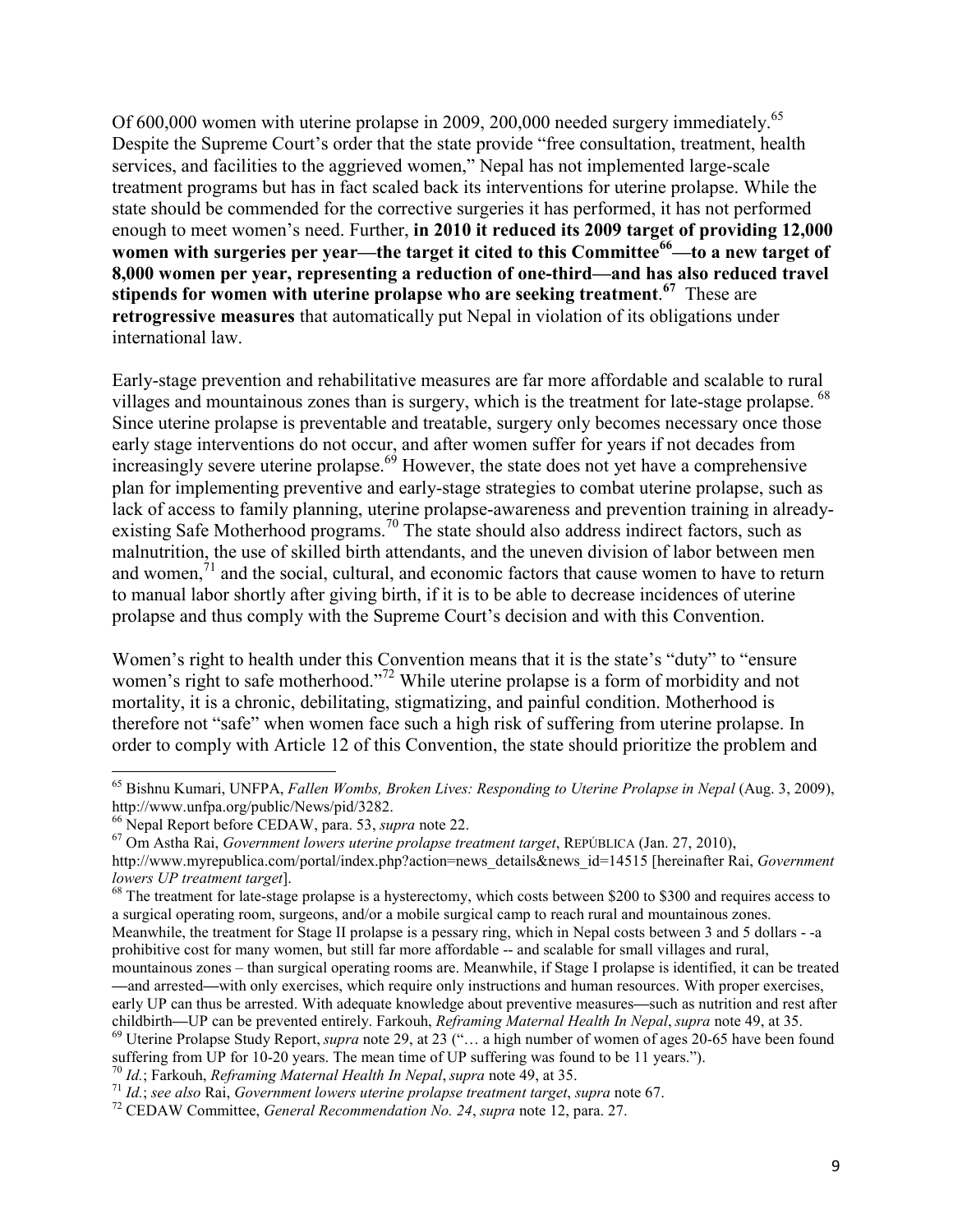take immediate aggressive steps towards preventing and treating it. The lack of a national prevention and rehabilitation plan or component within the existing maternal health schemes, such as the Maternal and Neonatal Health scheme and the Maternity Incentive, evinces a failure to protect women's rights under this Convention. Further, lowering its targets and limiting the number of women who receive emergency surgery for uterine prolapse is a backward step, which runs counter to international human rights norms.<sup> $73$ </sup> Regressive measures are especially unacceptable when it comes to states' obligations to realize and enforce the right to health.<sup>74</sup> Without taking immediate and effective steps to combat and treat uterine prolapse, women's rights to life, health, and dignity on an equal basis with men **––**as guaranteed by CEDAW**––**will not be realized.

#### **B. High Rates of Unsafe Abortion Persist in Spite of 2002 Legalization**

Nepal should be commended for formally recognizing that women's ability to realize their highest attainable standard of health requires access to legal, safe abortion, and for legalizing abortion in 2002.<sup>75</sup> Previously, abortion in Nepal was a crime, and women were imprisoned for undergoing abortions. This Committee had expressed concern about Nepal's criminalization of abortion, and urged Nepal to change the criminal law and to make safe abortion services available.<sup>76</sup> While Nepal has, importantly, complied with that first obligation by decriminalizing abortion, it has not yet made access to safe abortion services available for most women in Nepal, especially poor and rural women.

Abortion services are provided by the government through the Comprehensive Abortion Care program (CAC), which began providing services in March of 2004.<sup>77</sup> In fiscal year 2005/2006, according to Nepal's report to this Committee, the CAC program trained 83 doctors and brought the total number of clinics to 191.<sup>78</sup> The 2009 Maternal Mortality and Morbidity Study by the Government of Nepal, DFID (UK), and USAID reports that abortion services are available in all

<sup>&</sup>lt;sup>73</sup> According to the ESCR Committee, "any deliberately retrogressive measures . . . would require the most careful consideration and would need to be fully justified by reference to the totality of the rights provided for in the Covenant and in the context of the full use of the maximum available resources." ESCR Committee, *General Comment No. 3: The nature of States parties obligations (Art. 2, par. 1)*, para. 9, U.N. Doc. E/1991/23 (1990).

<sup>&</sup>lt;sup>74</sup> While retrogressive measures can, in theory, occasionally be "justified" (*see id.*), "there is a strong presumption that retrogressive measures taken in relation to the right to health are not permissible." ESCR Committee, *General Comment No. 14: The Right to the Highest Attainable Standard of Health*, para. 32, U.N. Doc. E/C.12/2000/4 (2000).

 $<sup>75</sup>$  Abortion was legalized in March 2002 under the 11th amendment to the Country Code and received royal assent</sup> in September 2002. The amendment legalized abortion on the following grounds: 1) upon request for pregnancies of up to 12 weeks, with voluntary consent of the woman; 2) when pregnancy of up to 18 weeks results from rape or incest; and 3) when, at any time during the pregnancy, the life or physical or mental health of the pregnant woman is at risk, or if there is a risk of fetal impairment, with the woman's consent and the recommendation of an authorized medical practitioner. In December 2003, the procedural order was endorsed, giving force to the law through enabling implementation. *Muluki Ain* 2020 [National Code 1963].

<sup>76</sup> CEDAW Committee, *Concluding Observations: Nepal*, paras. 147, 148 U.N. Doc A/54/38 (1999).

<sup>77</sup> GOVERNMENT OF NEPAL, MINISTRY OF HEALTH AND POPULATION ET AL., UNSAFE ABORTION: NEPAL COUNTRY PROFILE 3 (JULY 2006), *available at* 

http://www.crehpa.org.np/download/unsafe\_abortion\_nepal\_country\_profile\_2006.pdf [UNSAFE ABORTION: NEPAL].

<sup>78</sup> Nepal Report before CEDAW, *supra* note 22, para. 157.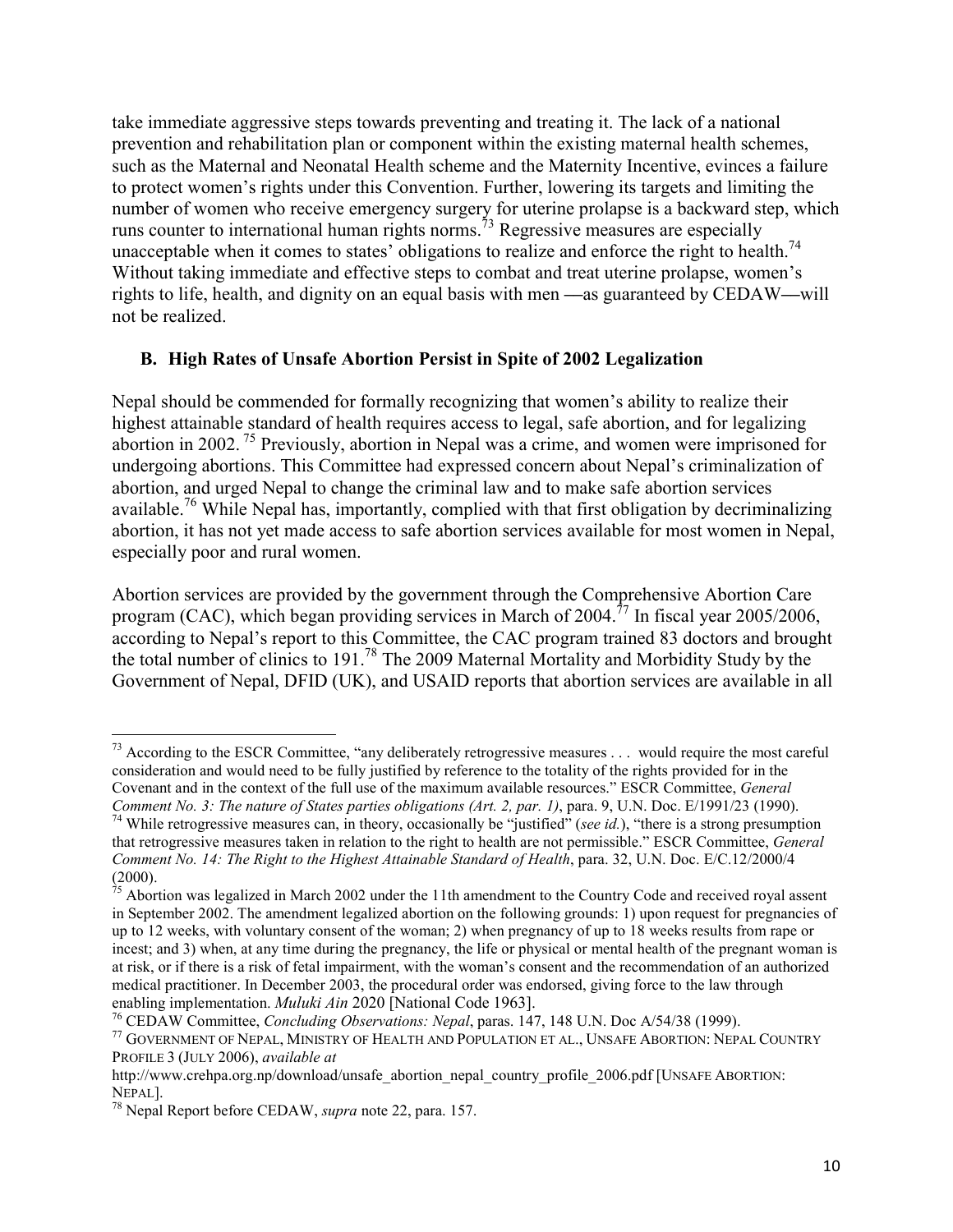of Nepal's 75 districts.<sup>79</sup> Nepal should be commended for the fact that CAC facilities have been found by this study to provide safe, high-quality care, with low complication rates reflecting "good provider training and adherence to procedure protocols."<sup>80</sup> However, medical abortion is not officially available in Nepal, <sup>81</sup> and quality care at CACs is not accessible to the whole population. Poor women, women from rural villages, and from marginalized communities within urban areas, are still likely to seek abortion from unauthorized providers, which endangers their health<sup>82</sup> and puts their lives at risk.

Unsafe, clandestine abortion procedures were very common prior to the legalization of abortion in Nepal, $^{83}$  and accounted for up to 61 percent of obstetric admissions to hospitals.  $^{84}$  After legalization, there has been a small but persistent annual decline in the percent of obstetric complications caused by unsafe abortions.<sup>85</sup> However, unsafe abortion practices continue. Unsafe abortions are most likely to occur when women do not have awareness about the new law, or lack access to safe, affordable abortion services.<sup>86</sup> Some of the unsafe abortion techniques that continue to be used in Nepal since the law changed in 2002 include "insertion of sticks, insertion of sharp metal objects, insertion of…herbs, and oral intake of unknown medicines."<sup>87</sup> Of those methods, insertion of sticks and orally taking unknown medicines are the most common clandestine methods still in use in Nepal.<sup>88</sup> Even after legalization, **unsafe abortions persist as a cause of maternal death––up to 27 percent of maternal deaths**  according to one NGO estimate.<sup>89</sup> This percentage of maternal deaths caused by unsafe abortions is higher than in Asia generally, where the figure is 12 percent, and is higher than the global average of 13 percent. $90$ 

Women of all income levels do not have adequate access to safe abortion in Nepal, but lowincome women especially lack access to the service and those abortions they do undergo are more likely to cause complications.<sup>91</sup> One reason poor women have less access to abortion is the prohibitively high cost. Fees for abortion at CAC facilities range between Rs. 800 and Rs. 2,000

l

<sup>88</sup> *Id.*

<sup>79</sup> NEPAL MMMS, *supra* note 7, at 3.

<sup>80</sup> *Id.* at 23.

<sup>81</sup> UNSAFE ABORTION: NEPAL, *supra* note 77, at 15.

<sup>82</sup> *Id.* at 25.

<sup>83</sup> *Id.* at 22.

<sup>84</sup> NEPAL MMMS, *supra* note 7, at 22.

<sup>85</sup> *Id.*

<sup>86</sup> UNSAFE ABORTION: NEPAL, *supra* note 77, at 36.

<sup>87</sup> *Id.* at 25.

<sup>89</sup> WOMEN'S HEALTH AND RIGHTS ADVOCACY PARTNERSHIP (WHRAP), ADVOCATING ACCOUNTABILITY: STATUS REPORT ON MATERNAL HEALTH AND YOUNG PEOPLE'S SEXUAL AND REPRODUCTIVE HEALTH AND RIGHTS IN SOUTH ASIA 55 (2010), *available at* 

http://www.arrow.org.my/images/publications/research/Advocating\_Accountability/chap\_3\_nepal.pdf [hereinafter WHRAP, ADVANCING ACCOUNTABILITY].

 $^{90}$  WHO, UNSAFE ABORTION: GLOBAL AND REGIONAL ESTIMATES OF THE INCIDENCE OF UNSAFE ABORTION AND ASSOCIATED MORTALITY IN 2003, at 13 (2007), *available at* 

http://whqlibdoc.who.int/publications/2007/9789241596121\_eng.pdf [hereinafter WHO, UNSAFE ABORTION].

 $91$  Women in the lowest three wealth quintiles reported abortions at a rate of 1.7 percent; women in the highest quintile accessed abortions at a rate of 6.6 percent. Women in the lowest quintile reported complications associated with the abortion or miscarriage in 76.3 percent of cases, compared with 44.0 percent in the highest quintile. NEPAL DHS 2006, *supra* note 24, at 153.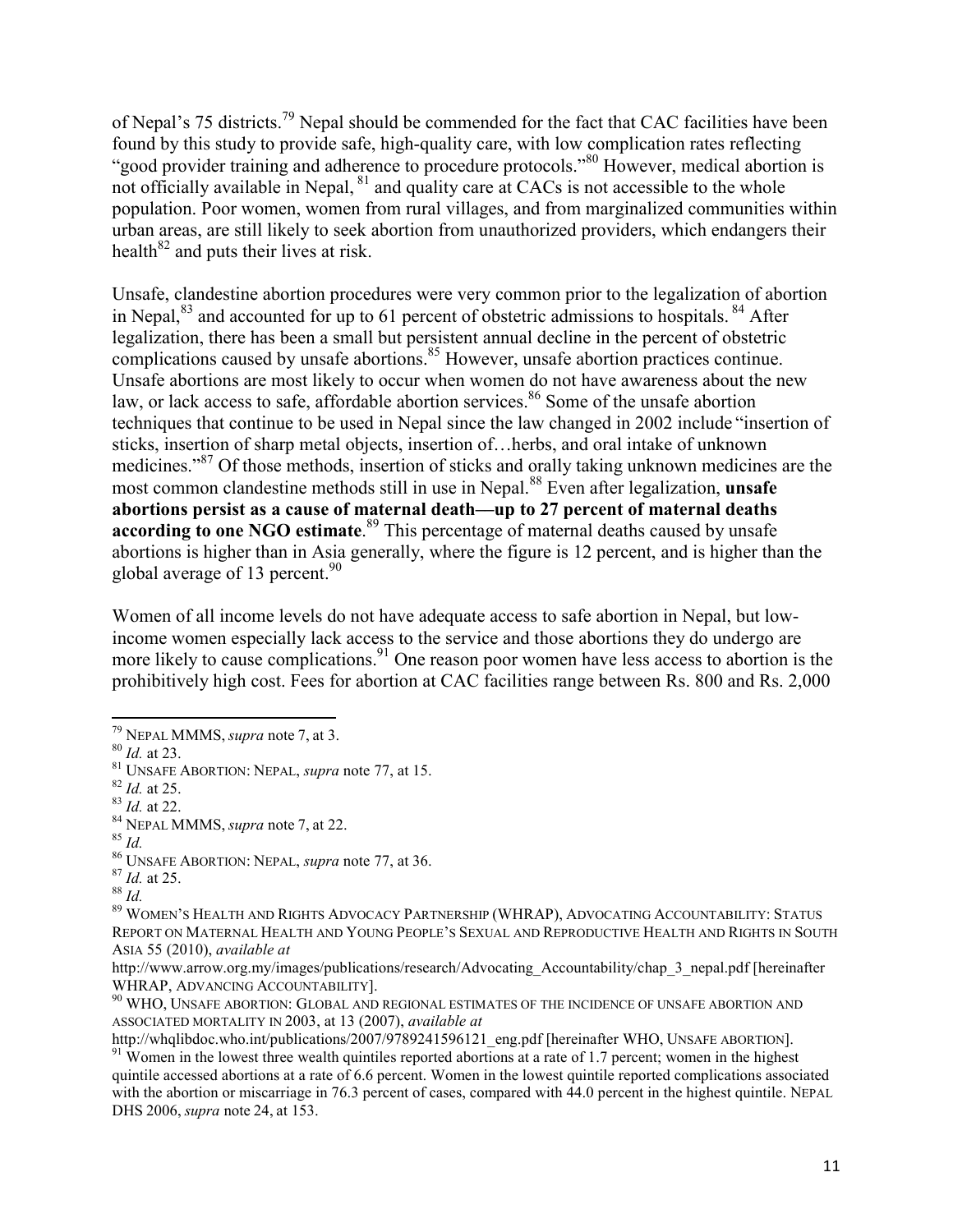(USD  $11.33 - US\$  28.33), with the median fee of Rs. 1,175 (USD 16.44).<sup>92</sup> These prices exclude the cost of medicines, including antibiotic prophylaxis, which range from Rs. 60 (USD 0.83) and Rs. 80 (USD 1.11).<sup>93</sup> Since 30.8 percent of people in Nepal live below the poverty line, which is Rs. 7,696 (US \$107) per year, or about 29 cents (US) per day, <sup>94</sup> it is clear that **Comprehensive Abortion Care facilities are not affordable for Nepal's poor**. While high costs clearly impede women's ability to obtain abortion services, Nepal did not address that issue in its current report to this Committee. This Committee has identified "high fees for health care services..."<sup>95</sup> as a barrier to women's health care. Thus, Nepal must take steps to make abortion services affordable for all in order to comply with CEDAW, as its Supreme Court has also required in the *Lakshmi Dhikta* decision, discussed below.

This Committee has also emphasized that great distances from health services and lack of convenient and affordable public transport  $96$  also impede women's ability to realize their right to health. Those barriers to abortion services are present in Nepal and compound the economic barriers discussed above. Eighty-six percent of the population,  $\frac{97}{2}$  and almost ninety-six percent of the country's poor,<sup>98</sup> live in rural areas. However, most CAC services are available in urban areas and district headquarters; thus, rural women are less likely to know about or have access to CAC services.<sup>99</sup> **Because they have less access to safe services, women in rural locations are**  far more likely to have complications from abortion as compared to urban women.  $^{\rm 100}$ Abortion services that are available in rural areas are less likely to be safe, $^{101}$  and because of Nepal's difficult geographic terrain and limited road infrastructure, rural women cannot easily access CAC services in urban centers.<sup>102</sup>

Moreover, while abortion has been legal since 2002, many women are not aware that it is legal, and are not aware of where and under what conditions they can access services.<sup>103</sup> Only about **half of the CAC clients interviewed in a 2009 study were aware that abortion had been legalized.**<sup>104</sup> Lack of awareness of abortion's legal status is most prevalent in rural areas: 44 percent of rural CAC clients were aware of the legal status of abortions, compared with 55

 $^{92}$  GOVERNMENT OF NEPAL, MINISTRY OF HEALTH AND POPULATION  $\&$  Center for Research on Environment HEALTH AND POPULATION ACTIVITIES (CREHPA), NEPAL, NEPAL COMPREHENSIVE ABORTION CARE (CAC): NATIONAL FACILITY-BASED ABORTION STUDY 20 (2006), *available at* 

http://www.crehpa.org.np/download/summary\_report\_december\_2006.pdf [hereinafter NEPAL COMPREHENSIVE ABORTION CARE].

<sup>&</sup>lt;sup>93</sup> UNSAFE ABORTION: NEPAL, *supra* note 77, at 39.

<sup>&</sup>lt;sup>94</sup> GOVERNMENT OF NEPAL, MINISTRY OF FINANCE, ECONOMIC SURVEY: FISCAL YEAR 2009/10, at 94 (2010), *available at* http://www.mof.gov.np/publication/budget/2010/pdf/chapter7.pdf.

<sup>95</sup> CEDAW Committee, *General Recommendation No. 24, supra* note 12, para. 21.

<sup>96</sup> *Id.*

<sup>97</sup> NEPAL DHS*, supra* note 24, at 3 (stating that 14% of the population now lives in urban areas—thus, 100 % minus 14 % equals 86—but that Nepal remains "predominantly rural").

<sup>98</sup> NEPAL MDG REPORT 2010, *supra* note 7, at 13.

<sup>99</sup> UNSAFE ABORTION: NEPAL, *supra* note 77, at 36.

<sup>&</sup>lt;sup>100</sup> NEPAL DHS 2006, *supra* note 24, at 153 (rural women have a 60.8% chance of experiencing complications as a result of abortion, compared with 46.3% of urban women).

<sup>101</sup> UNSAFE ABORTION: NEPAL, *supra* note 77, at 20.

<sup>102</sup> *Id.* at 39.

<sup>103</sup> NEPAL COMPREHENSIVE ABORTION CARE, *supra* note 92, at 13.

 $^{104}$  *Id.* at 11.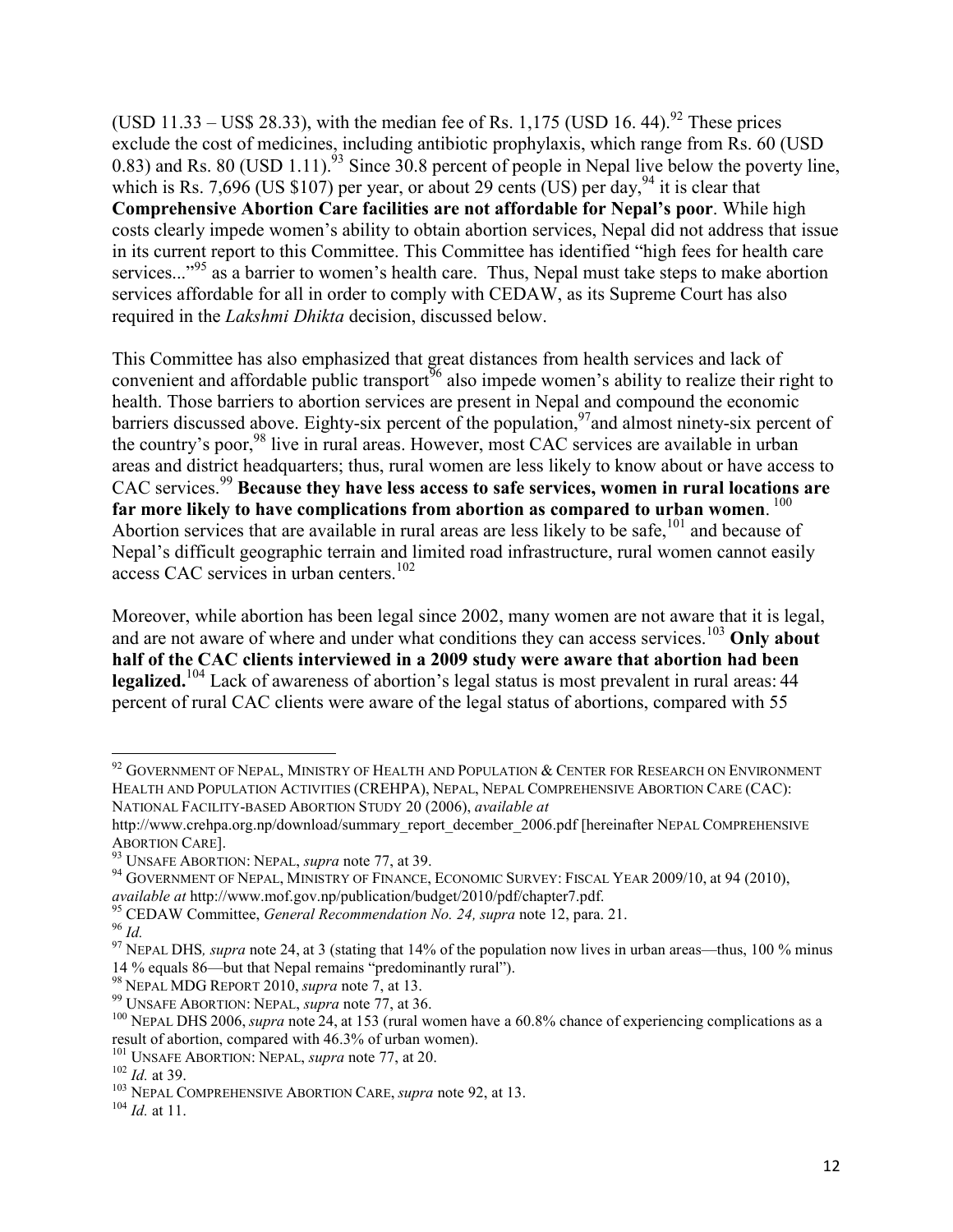percent in urban populations, and **only 30 percent of CAC clients in the Far-western region were aware that abortion was legal on any grounds**. 105

Overall, these data show that there is a problematic contradiction between the law – now almost 10 years old**––**allowing abortion, and the facts on the ground showing lack of access to safe abortion. Lack of access, as this Committee has understood, results in women's unnecessary deaths and serious health complications.<sup>106</sup> The Nepal Supreme Court acknowledged this problem in the 2009 case of *Lakshmi Dhikta v. Nepal*, brought by a low-income woman who could not afford an abortion due to prohibitive fees.<sup>107</sup> The Court's decision in *Dhikta* is to be commended for emphasizing that women's right to safe and legal abortion under the Nepal Constitution and under international human rights law requires that abortion be accessible, not just formally legal.<sup>108</sup> The *Dhikta* Court decision has explicitly laid out steps for the state to take to make this right a concrete reality by enacting a comprehensive law on abortion and to separate abortion law from the criminal code entirely.<sup>109</sup> The Court has also asked the government to take all necessary measures to ensure stronger safeguards for women's privacy, promote access to safe services for all women, and disseminate information about safe abortion services to health service providers and the public.<sup>110</sup> As a result of the *Dhikta* decision, a draft abortion law will soon be presented before Parliament.

In the past, this Committee has urged states to implement Supreme Court decisions,<sup>111</sup> and to address unsafe abortion, $112$  including in cases where, despite legalization, high rates of unsafe  $\frac{1}{2}$ abortion persist.<sup>113</sup> This Committee expressed concern about unsafe abortion in Nepal in 1999,<sup>114</sup> and in 2004, this Committee urged the state to take further steps to improve women's access–

 $\overline{a}$ 

CEDAW/C/2000/I/CRP.3/Add.4/Rev.1 (2000).

<sup>105</sup> *Id.*

<sup>106</sup> CEDAW Committee, *Concluding Observations: Nepal* (1999), *supra* note 76, para. 147.

<sup>&</sup>lt;sup>107</sup> Lakshmi Devi Dhikta, a woman from an extremely poor household in the far-western region of Nepal, already had five children when she became pregnant for the sixth time. She and her husband knew that having another child would be financially strenuous and would take a significant toll on Lakshmi's health, so they requested an abortion at a government hospital. There, they were told that there would be a fee of 1,130 Rupees for an abortion. The Dhiktas did not have enough money to pay this fee and Lakshmi had no choice but to continue with the unwanted pregnancy. Center for Reproductive Rights, Lakshmi Dhikta v. Government of Nepal, Writ No. 0757, Jestha, 2066, at 1 (2011) (quoting from the decision), *available at* 

http://reproductiverights.org/sites/crr.civicactions.net/files/documents/Lakshmi\_Dihkta\_decision%20(April%202011 ).pdf.

<sup>108</sup> Lakshmi Dhikta v. Government of Nepal, Writ No. 0757, Jestha, 2066 (2009) (Supreme Court of Nepal)*.*   $109$  The "legal provisions for abortion currently reside in the chapter on life in the National Code (Muluki Ain). Punishments for crimes against human life such as murder are also found in this section, implicitly identifying abortion as a crime akin to murder. In its decision, the Court makes it clear that a woman's reproductive capacity cannot be used against her, and can in no way be grounds to punish her…the Court states that legal provisions on abortion must be contained in a separate law and disassociated from discussion of murder." *Id.* at 1. <sup>110</sup> *Id.* at 2.

<sup>111</sup> CEDAW Committee, *Concluding Observations: India*, para. 61, U.N. Doc.

<sup>112</sup> CEDAW Committee, *Concluding Observations: Nepal* (1999), *supra* note 76, para. 148. *See also* CEDAW Committee, *Concluding Observations: Poland*, paras. 24, 25, U.N. Doc. CEDAW/C/POL/CO/6 (2007); *Namibia*, para. 24, U.N. Doc. CEDAW/C/NAM/CO/3 (2007).

<sup>113</sup> CEDAW Committee, *Concluding Observations: Mexico*, paras. 32, 33, U.N. Doc CEDAW/C/MEX/CO/6 (2006).

<sup>114</sup> CEDAW Committee, *Concluding Observations: Nepal* (1999), *supra* note 76, para. 148.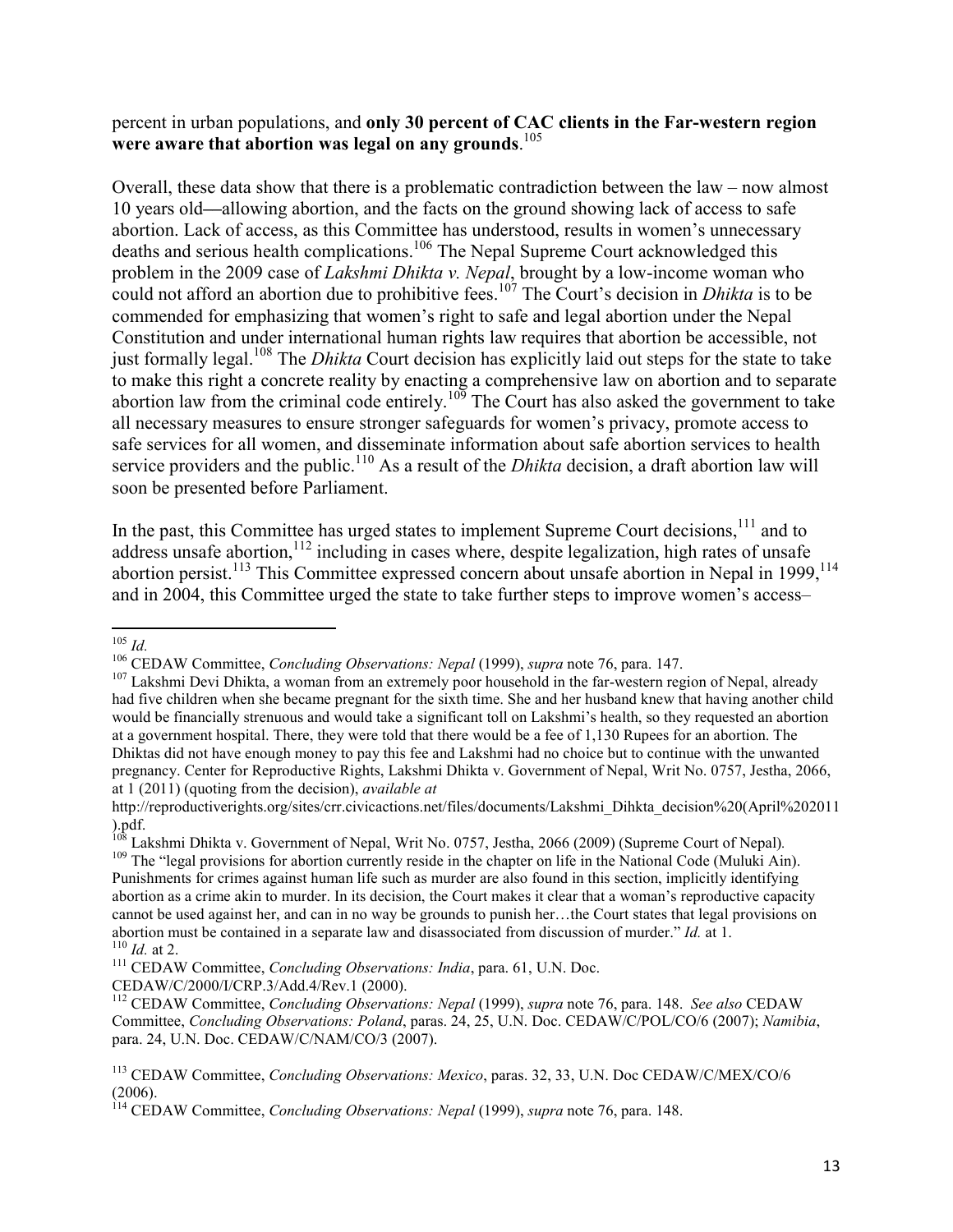especially rural women**––**to "health-related services and information, including in regard to sexual and reproductive health, in an effort to reduce maternal mortality."<sup>115</sup> The Supreme Court's order in the *Dhikta* case aligns with those recommendations. To comply with CEDAW, Nepal should adopt the draft abortion law as well as take the measures necessary to implement the other elements of the *Dhikta* decision: namely, scale up its campaign to educate the public on the legalization of abortion, and increase access to safe services.

#### **C. Unmet Need for Contraception**

This Committee makes clear that women's human rights to health, life, self-determination, and to found a family require adequate access to family planning products, technologies, and services.<sup>116</sup> Contraception, including emergency contraception, is on the WHO's list of essential medicines.<sup>117</sup> States are thus obligated to provide adequate contraceptives as well as emergency contraception. This Committee has specifically urged Nepal to "increase knowledge of and access to contraceptive methods,"<sup>118</sup> and has also noted that family planning duties should not disproportionately burden women, but should "be the responsibility of both partners."<sup>119</sup>

Nepal's population still lacks sufficient access to family planning, and while emergency contraception is ostensibly available,<sup>120</sup> awareness of it is extremely low. Rural women, adolescents, and poor women have the highest unmet needs for contraception.<sup>121</sup> Since unwanted or mistimed pregnancies may result in women seeking unsafe abortion, it is thus especially concerning that the population most vulnerable to complications from unsafe abortion**––** adolescents<sup>122</sup> – is also the population most at risk for unwanted pregnancy.<sup>123</sup> Data is lacking on unmarried women, and statistics show that when couples do use contraception, women still bear a disproportionate burden as compared to men.<sup>124</sup> Further, the fact that female sterilization

<sup>115</sup> *Id.* paras. 212, 213.

<sup>&</sup>lt;sup>116</sup> Under this Convention's Articles 10, 12, and 16, states are obligated to ensure that women and girls have access to a full range of contraceptive choices and to information about those options. In General Recommendation 21, this Committee reiterated that inadequate access to contraceptives contravenes women's right to "decide freely and responsibly on the number and spacing" of children; and that "women must have information about contraceptive measures and their use, and guaranteed access to sex education and family planning services." CEDAW, *supra* note 8, arts. 10, 12, 16; Committee, *General Recommendation No. 21: Equality in Marriage and Family Relations*, paras. 1, 22, U.N. Doc. A/49/38 (1994).

<sup>117</sup> WHO, MODEL LIST OF ESSENTIAL MEDICINES (16TH ED., UPDATED) 23 (March 2009), *available at*  http://www.who.int/selection\_medicines/committees/expert/17/sixteenth\_adult\_list\_en.pdf. The 750 micrograms dose of levonorgestrel (in sec.18.3.1, p. 23) is the EC regimen.

<sup>118</sup> CEDAW Committee, *Concluding Observations: Nepal* (2004), *supra* note 1, para. 213.

<sup>119</sup> *Id.* paras. 212, 213.

<sup>120</sup> International Consortium for Emergency Contraception (ICEC), *EC Status and Availability: Nepal*,

http://www.cecinfo.org/database/pill/countrieDisplay.php?viewall=1&countdist=Nepal&print=1.

<sup>121</sup> *See infra* notes 127, 128, 170; *see also supra* note, 56, and surrounding text.

<sup>&</sup>lt;sup>122</sup> Adolescents are also are particularly vulnerable to complications from unsafe abortion, NEPAL DHS 2006, *supra* note 24, at 6.

<sup>&</sup>lt;sup>123</sup> Adolescents have the highest unmet need for contraception. *Id.* at 117. Adolescents have higher risk of maternal death and morbidities than adult women, and are most likely to suffer from too-close birth spacing, which also increases their risk of maternal death. NEPAL MMMS, *supra* note 7, at 18. (A lack of adequate, available, appropriate contraception – or a lack of decision-making power within the context of child marriage – may result in these young women and girls being unable to appropriately space their pregnancies.)

<sup>124</sup> *See infra* notes 129, 130, 131, and accompanying text.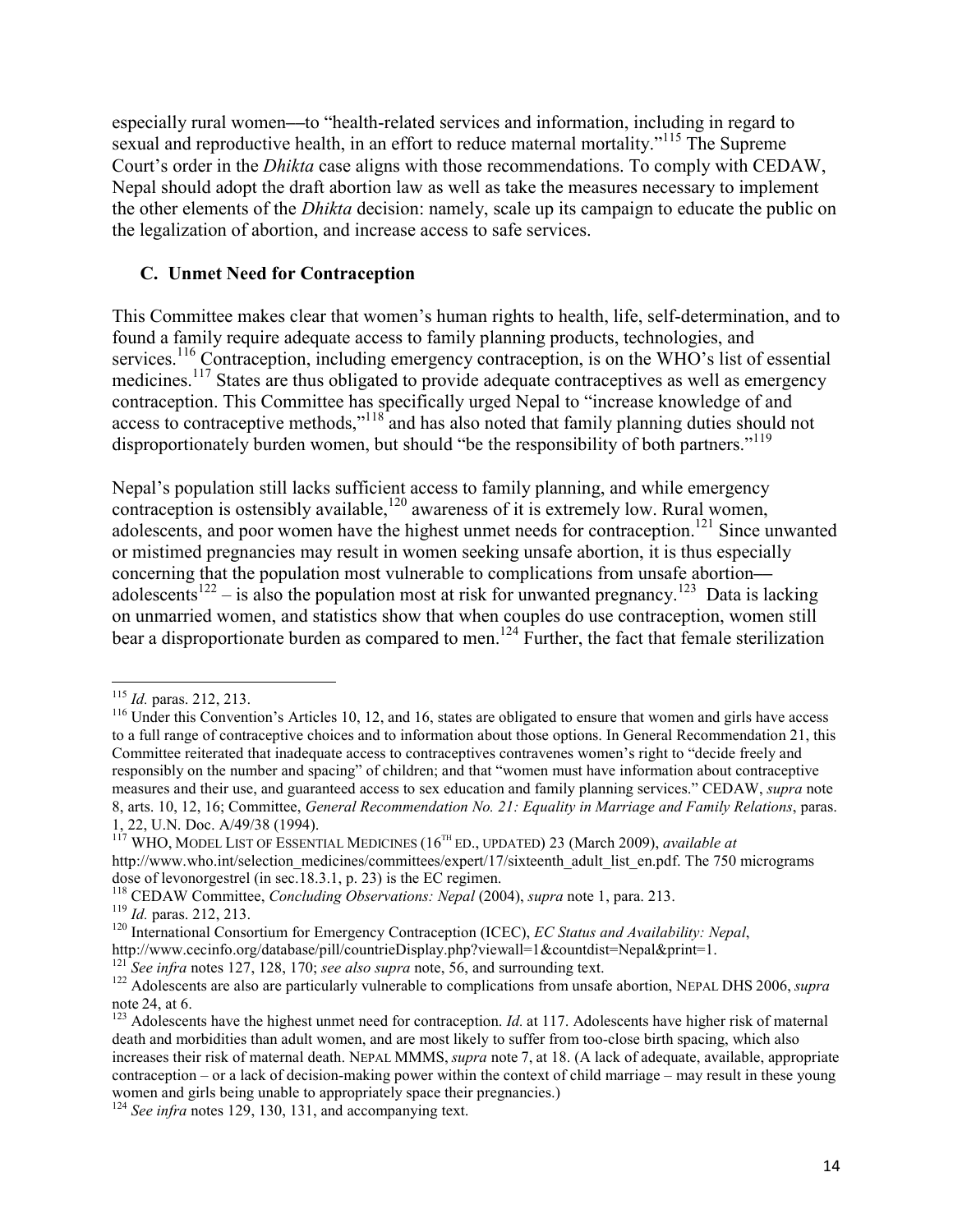and injectables are the most common forms of contraception suggests that women and couples may not have adequate access to or information about the full spectrum of modern contraceptive methods.<sup>125</sup>

While the Nepal Demographic and Health Survey (DHS) reports that unmet need for contraception has declined over the past ten years,<sup>126</sup> the U.N. Country Office for Nepal calculates that unmet need has in fact been stagnant during that time.<sup>127</sup> Other indicators suggest that stagnation is most likely; the **contraceptive prevalence rate, which is 45 percent, has increased by less than one percent since 2005.**<sup>128</sup> In addition to this relatively low and stagnant rate of contraceptive use, there are significant disparities by age, region, and wealth level in access to and use of contraceptives.

### *1. Low usage of non-permanent methods and methods that do not disproportionately burden women*

In its 2010 report, Nepal indicated that 44 percent of married women use a modern form of contraception. Within this 44 percent, the most popular methods are female sterilization (18 percent of all women, or 41 percent of women who use contraception) and injectables (10 percent of all women, or 23 percent of all women who use contraception).<sup>129</sup> Women with more education are more likely to use condoms as opposed to female sterilization, whereas women with less education are more likely to have undergone sterilization.<sup>130</sup> That correlation suggests that invasive, permanent or semi-permanent methods such as sterilization may be employed as opposed to less permanent methods (such as condoms) due to lower levels of education about the full range of contraceptives. According to the Nepal DHS, "female sterilization in Nepal [occurs] early in women's reproductive lives. The median age at sterilization […] is 27 years, and has not changed much over the last ten years."<sup>131</sup> The prevalence of female sterilization also reveals that **women bear an asymmetrical burden as compared to men in family planning and birth**  spacing, despite this Committee's instructions to the state in 2004.<sup>132</sup> Only 6 percent of women are able to rely on male sterilization and 4.8 percent rely on condoms as their form of family planning.<sup>133</sup> Low condom use combined with a low rate of male sterilization shows that women face almost the exclusive burden of family planning as compared to men. Because condom use is the only modern method of family planning that also offers protection against sexually

<sup>&</sup>lt;sup>125</sup> *See infra* note 129 and accompanying text.

<sup>126</sup> NEPAL DHS 2006, *supra* note 24, at 118.

<sup>127</sup> NEPAL MDG REPORT 2010, *supra* note 7, at 51.

<sup>128</sup> *Id.* 

<sup>129</sup> NEPAL DHS 2006, *supra* note 24, at 80 (the DHS calculates that 44.2% of all women use a modern form of contraception, 18.0% of all women use sterilization, and 10.1% use injectables. We calculate, based on these numbers, that 40.7% of women using modern form of contraception are using sterilization (since 18 is 40.7% of 44.2) and 22.8% of women that use a modern form of contraception use injectables (since 10.1 is 22.8% of 44.2)).

<sup>&</sup>lt;sup>130</sup> *Id.* at 81("[c] ontraceptive use is higher among women with little or no education primarily because a sizeable proportion of these women use sterilization. The most popular method among women who have completed SLC or higher education is condoms (16 percent), whereas the most popular method among women who have no education is female sterilization (23 percent) followed by injectables (10 percent)").

<sup>131</sup> *Id.* at 84.

<sup>132</sup> CEDAW Committee, *Concluding Observations: Nepal* (2004), *supra* note 1, para. 213.

<sup>133</sup> NEPAL DHS 2006, *supra* note 24, at 81.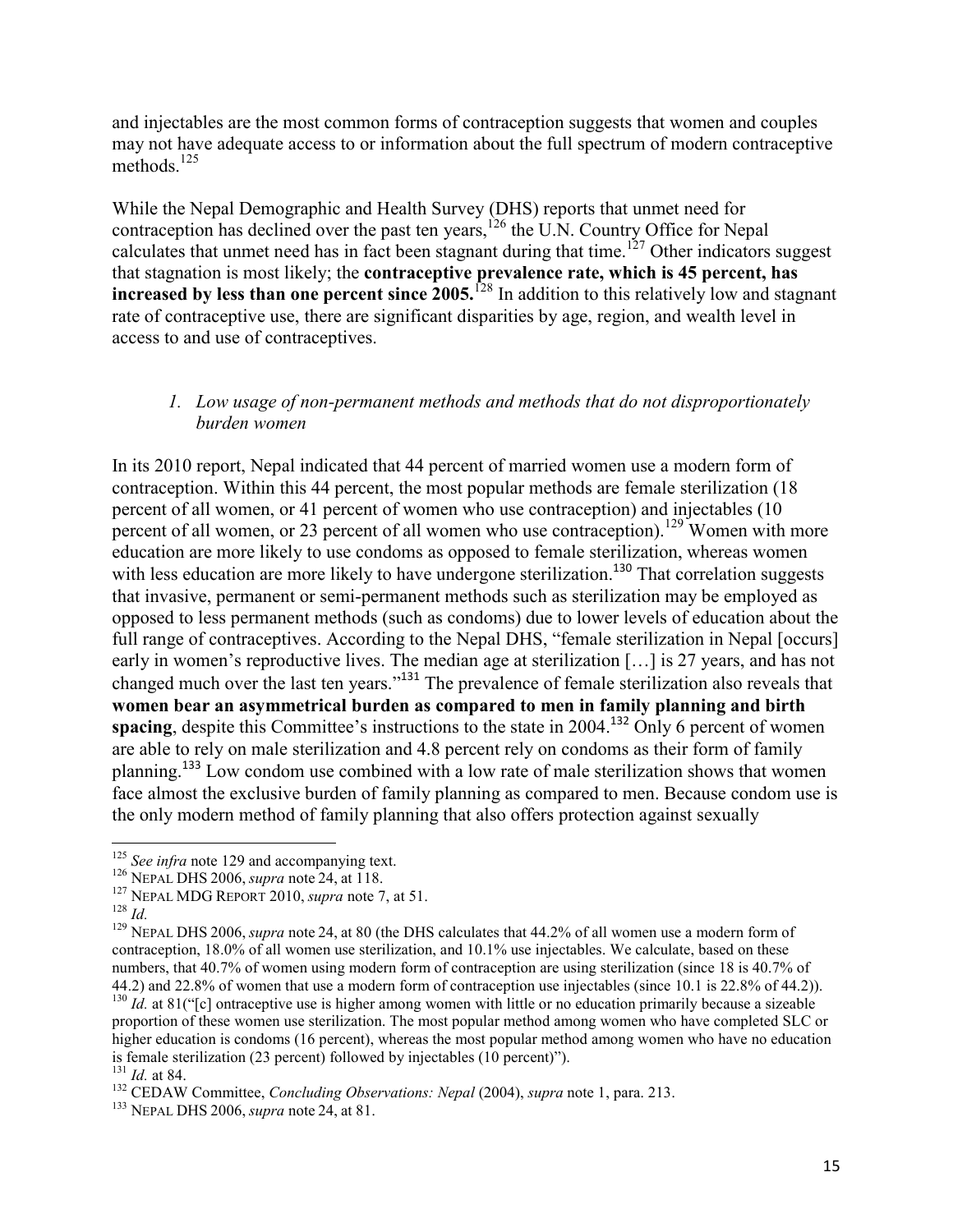transmitted infections, such low condom use also puts women at risk for STIs, jeopardizing their right to health.

In its report to this Committee, Nepal acknowledges that female sterilization and injections are the "most popular" modern methods of contraception, $134$  but did not discuss any programs undertaken to improve use of less permanent methods of contraception or of methods that do not put the burden entirely on women such as male sterilization and condoms. The state did not mention efforts to expand family planning education to men, nor did it provide information as to the extent to which community health volunteers have received training to disseminate information on family planning. There are **female community health volunteers who report never having received training on family planning, or not having received refresher training in years**. 135

### *2. Access to and information about emergency contraception is limited*

Emergency contraception is an essential medicine intended as a back-up contraceptive method in the event of unprotected intercourse or contraceptive failure.<sup>136</sup> As such, treaty-monitoring bodies, including the CEDAW Committee, have recognized emergency contraception fills a unique role in the range of modern contraceptive methods and is particularly valuable for victims of sexual violence, adolescents, and other marginalized groups who may face greater barriers in accessing other contraceptive methods.<sup>137</sup> Repeatedly, this Committee has urged states parties to make emergency contraception available.<sup>138</sup>

However, women in Nepal lack information about and access to emergency contraception. **Only 7 percent of Nepali women have ever heard of emergency contraception;<sup>139</sup> and only 0.1 percent of Nepalese women, as of 2006, had ever used emergency contraception**. 140 Emergency contraception is not widely available in government health facilities or hospitals because the government does not procure it.<sup>141</sup> While emergency contraception is available in private pharmacies, an official from Nepal's Family Health Division suggested that women who purchase emergency contraceptives are being financially exploited as the price is marked up significantly.<sup>142</sup> Female community health volunteers also shared in interviews that they are not provided with information about emergency contraception or with emergency contraception pills themselves. $143$ 

http://www.who.int/mediacentre/factsheets/fs244/en/index.html.

<sup>134</sup> Nepal Report before CEDAW, *supra* note 22, para. 147.

<sup>&</sup>lt;sup>135</sup> Interview with female community health volunteers, in Lalitput, Nepal (Mar. 2011).

<sup>&</sup>lt;sup>136</sup> WHO, Media Centre, Emergency contraception, FactSheet No. 244, Oct. 2005,

<sup>&</sup>lt;sup>137</sup> UNFPA, Where next for Family Planning? (Dec. 2009), http://www.unfpa.org/public/News/pid/4557 (last visited June 1, 2011).

<sup>138</sup> CEDAW Committee, *Concluding Observations: Mexico*, paras. 32, 33, U.N. Doc CEDAW/C/MEX/CO/6 (Aug. 25, 2006).

<sup>139</sup> NEPAL DHS 2006, *supra* note 24, at 75.

<sup>140</sup> International Consortium on Emergency Contraception (ICEC), *Knowledge and Ever Use of Emergency Contraception in Asia, Demographic and Health Survey Data* (one page)).

<sup>&</sup>lt;sup>141</sup> Interview with officials, Family Health Division, Ministry of Health, in Kathmandu, Nepal (Mar. 2011). <sup>142</sup> *Id.*

<sup>&</sup>lt;sup>143</sup> Interview with female community health volunteers, in Lalitput, Nepal (Mar. 2011).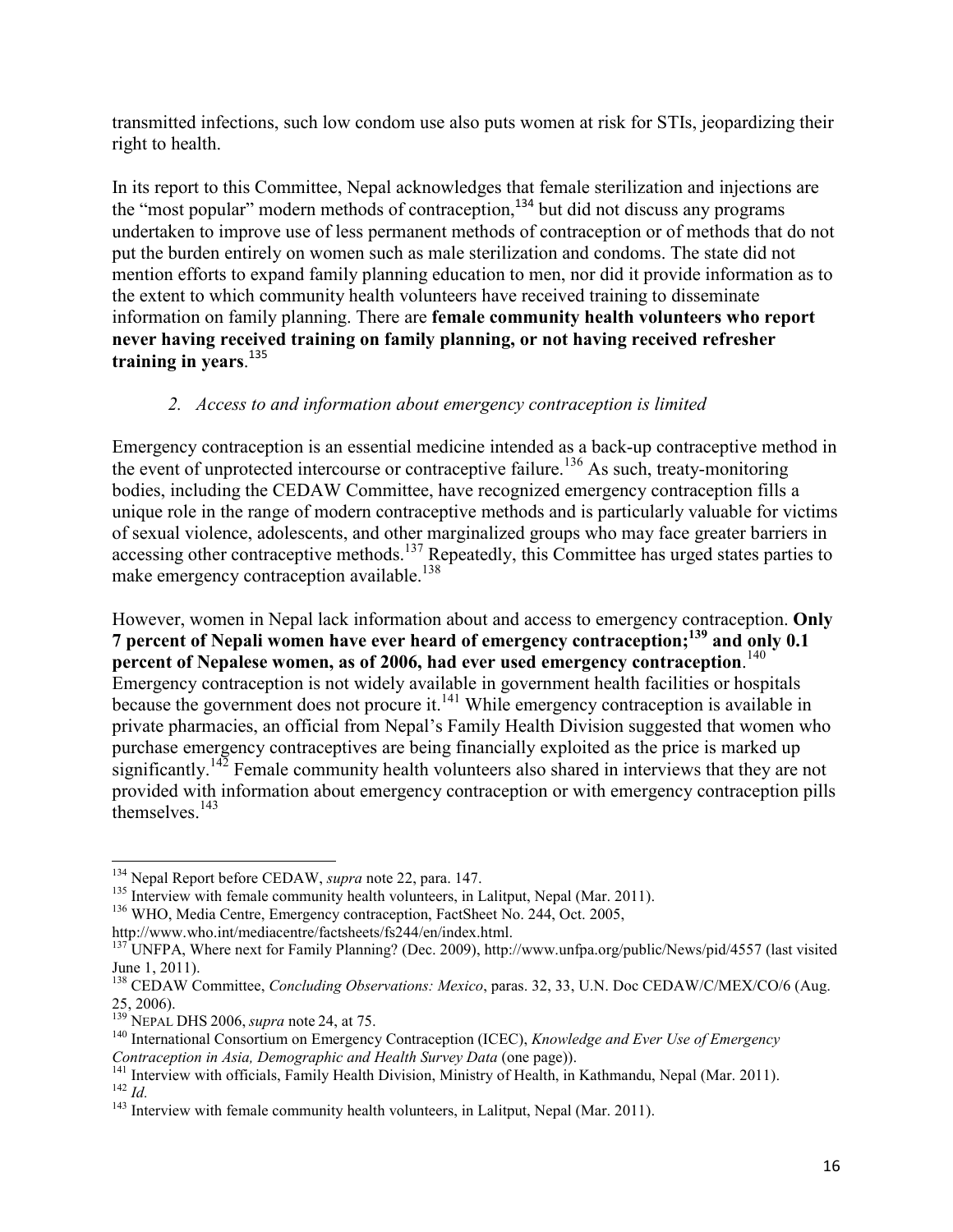### **II. The Right to Non-Discrimination (Articles 1, 2, 5, 12, 14, and 16)**

The CEDAW Committee has recognized that the right to health should be upheld without discrimination based on either biological, societal,  $144$  or geographic factors. CEDAW is violated, therefore, when adolescent, poor, or rural women face disproportionate risks of maternal mortality and morbidity or disproportionate barriers to family planning information, services, and supplies. Furthermore, Article 16 prohibits child marriage.<sup>145</sup> The CEDAW Committee has repeatedly articulated that where early marriage persists, girls and young women experience negative effects on the enjoyment of their human rights, including the right to health.<sup>146</sup> In Nepal, reproductive health data for girls and young women entered into early marriage clearly demonstrate how this practice violates their right to equal enjoyment of the right to health.

### **A. Early Marriage Endangers Girls' and Adolescents' Health**

Giving birth at too young an age puts girls and adolescents at high risk of maternal death and morbidity, as this Committee, other treaty monitoring bodies (TMBs), the WHO, and the UNFPA have repeatedly emphasized.<sup>147</sup> Early pregnancy, when it does not cause death, takes a toll on young women's bodies and leads to, among other things, an alarming prevalence of uterine prolapse.<sup>148</sup> The risk of maternal death worldwide is twice as high for adolescents than for women in their twenties.<sup>149</sup> In Nepal, **adolescents under 20 have almost three times as high a risk of maternal death as do women in their early twenties**. <sup>150</sup> Further, lower levels of education are correlated to higher rates of maternal death.<sup>151</sup> Since early marriage causes girls in Nepal to leave the formal education system, their resultant lower level of education may also heighten their risk for maternal death.

While the legal age of marriage for women in Nepal is 18, the practice of early marriage persists and contributes to Nepal's high rates of maternal mortality and morbidity.<sup>152</sup> 60 percent of

<sup>144</sup> CEDAW Committee, *General Recommendation No. 24*, *supra* note 12, para. 6.

<sup>145</sup> *Id.* art. 16(2).

<sup>146</sup> *See, e.g.,* CEDAW Committee, *Concluding Observations: Gambia*, para. 40, U.N. Doc. A/60/38 (2005); *Hungary*, para. 334, U.N. Doc. A/57/38 (2002); *Peru*, para. 489, U.N. Doc. A/57/38 (2002); *Serbia*, para. 36, U.N. Doc. CEDAW/C/SCG/CO/1 (2007).

<sup>147</sup> WHO, THE WORLD HEALTH REPORT 2005: MAKE EVERY MOTHER AND CHILD COUNT 4 (2005), *available at*  http://www.who.int/whr/2005/whr2005\_en.pdf; UNFPA, STATE OF THE WORLD POPULATION 2004: THE CAIRO CONSENSUS AT TEN: POPULATION, REPRODUCTIVE HEALTH AND THE GLOBAL EFFORT TO END POVERTY 76 (2004), *available at* www.unfpa.org/swp/2004/pdf/en\_swp04.pdf [hereinafter UNFPA, STATE OF THE WORLD POPULATION 2004]; CEDAW Committee, *Concluding Observations: Nepal* (2004), *supra* note 1, paras. 212, 213; Committee on the Rights of the Child, *General Comment No. 4: Adolescent Health*, para. 20, U.N. Doc CRC/GC/2003/4 (2003). ("[e]arly…pregnancy [is a] significant factor in health problems related to sexual and reproductive health").

<sup>&</sup>lt;sup>148</sup> Early marriage leads to increased life-long fertility rates as well as increased risks of obstetric complications, such as prolapse. NEPAL MMMS, *supra* note 7, at 18. A Tribhuvan University study found high rates of uterine prolapse in young mothers. *See* TRIBHUVAN UNIVERSITY, STATUS OF REPRODUCTIVE MORBIDITIES IN NEPAL, *supra*  note 50, at 74-75 (since early marriage is related to increased overall fertility, and since having multiple births is strongly correlated to incidences of UP, early marriage is thus clearly implicated in high rates of UP overall). <sup>149</sup> UNFPA, STATE OF THE WORLD POPULATION, *supra* note 147, at 26.

<sup>150</sup> Under 20 years of age, MMR is 297. In the 20-24 age group, MMR is 119. NEPAL MMMS, *supra* note 7, at 119.

<sup>&</sup>lt;sup>151</sup> *Id.* at 121 (illiterate women with no schooling accounted for 41% of maternal deaths, whereas women with the highest level of education accounted for 3%).

<sup>152</sup> NEPAL DHS 2006, *supra* note 24, at 102; NEPAL MMMS, *supra* note7, at 18.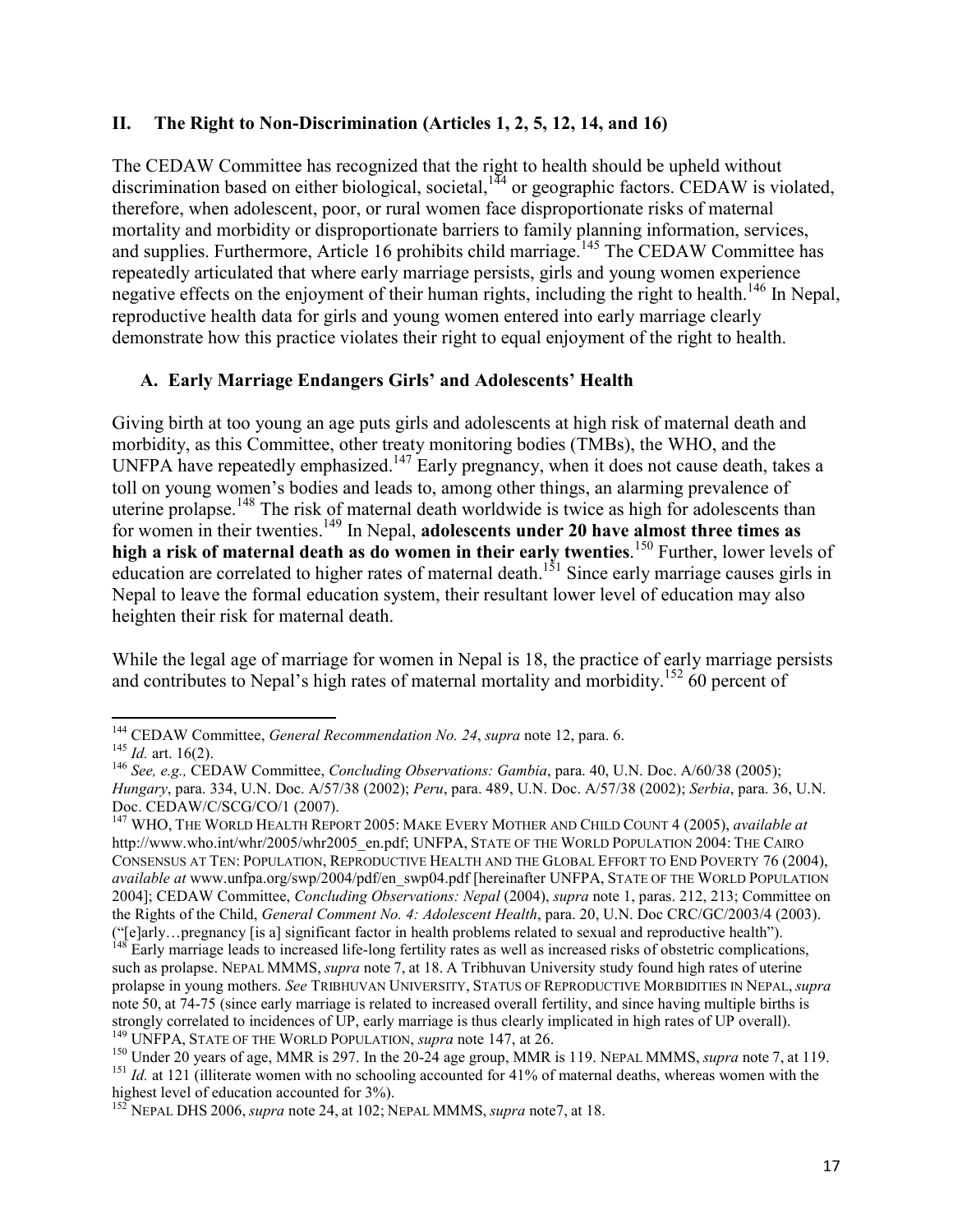women marry by age 18 in Nepal,<sup>153</sup> and 41 percent of 19-year-olds have already had a child **or are pregnant**.<sup>154</sup> Nepal has the second highest rate of adolescent childbearing in South Asia, due in part to the prevalence of early marriage.<sup>155</sup> Girls and young women between the ages of **15 to 19 represent more than 20 percent of all maternal deaths in Nepal**. 156

Article 5 of CEDAW obliges states parties to "take all appropriate measures to modify the social and cultural patterns of conduct of men and women..." that perpetuate discrimination and harm to women,  $157$  and Article 16(2) states that the marriage of children "shall have no legal effect."<sup>158</sup> This Committee has expressed concern about high rates of teen pregnancies, especially in rural areas,<sup>159</sup> and in 2004 this Committee urged Nepal to enforce its marriage laws which ban the practice of child marriage, and to take measures to reduce its occurrence since it is both discriminatory and leads to adverse health effects on girls and young women, who, as a result of early marriage, experience early pregnancy.<sup>160</sup> Other TMBs, including the ESCR Committee and the Committee on the Rights of the Child, have similarly expressed concern about the persistence of child marriage in Nepal.<sup>161</sup> The continued prevalence of early marriage in spite of its illegality indicates that strict enforcement of the law is needed to actually prevent the practice from occurring and thus lower maternal mortality and morbidity rates.

### **B. Discrimination in Fulfillment of the Right to Maternal Health Services and Abortion for Rural Women**

Reproductive health services are especially unavailable for rural women. Eighty-six percent of Nepal's population lives outside of urban areas<sup>162</sup> and **the majority of women do not have easy access to maternal health care services, especially emergency obstetric care**. Only 35 of

<sup>153</sup> NEPAL DHS 2006, *supra* note 24, at 102.

<sup>154</sup> NEPAL MDG REPORT 2010, *supra* note 7, at 51.

<sup>155</sup> NEPAL MMMS, *supra* note 7, at 18. *See also* U.N. ECON. & SOC. COMM'N FOR ASIA & THE PACIFIC, ADOLESCENT REPRODUCTIVE HEALTH IN THE ASIAN AND PACIFIC REGION, *in* ASIAN POPULATION STUDIES SERIES NO. 156 (2001)), *available at* http://www.unescap.org/esid/psis/population/popseries/apss156/(that 2001 survey used 1996 data, the latest year for which this data was available. In 1996, 51.6 percent of women between the ages of 20 and 24 had a child by age 20).

<sup>&</sup>lt;sup>156</sup> In 2000, girls in this age group represented about 20% of all maternal deaths. FAMILY HEALTH DIVISION, DEPARTMENT OF HEALTH SERVICES, MINISTRY OF HEALTH, GOVERNMENT OF NEPAL, NATIONAL ADOLESCENT HEALTH AND DEVELOPMENT STRATEGY, Annex II, at 15 -16 (2000) (they made up the same proportion in 2006). NEPAL DHS 2006, *supra* note 24, at 133 (in a sample of 39 deaths, adolescents aged 15-19 accounted for 8 of them, equaling 20.5%).

<sup>157</sup> CEDAW, *supra* note 8, art. 5(a).

<sup>158</sup> *Id.* art. 16(2); CEDAW Committee, *General Recommendation No. 21: Equality in Marriage and Family Relations*, para. 16, U.N. Doc. A/49/38 (1994).

<sup>159</sup> *See, e.g.*, CEDAW Committee, *Concluding Observations: Ecuador*, paras. 38, 39, 41, U.N. Doc. CEDAW/C/ECU/CO/7 (2008).

<sup>&</sup>lt;sup>160</sup> CEDAW Committee, *Concluding Observations: Nepal* (2004), *supra* note 1, paras. 208, 209, 212.

<sup>161</sup> ESCR Committee, *Concluding Observations: Nepal* (2008), *supra* note 31, para. 15; Committee on the Rights of the Child, *Concluding Observations, Nepal*, paras. 65, 66, U.N. Doc. CRC/C/15/Add.261 (2005).

<sup>&</sup>lt;sup>162</sup> NEPAL DHS 2006, *supra* note 24, at 3 (stating that 14% of the population now live in urban areas (thus, 100 percent minus 14 percent equals 86) but that Nepal remains "predominantly rural").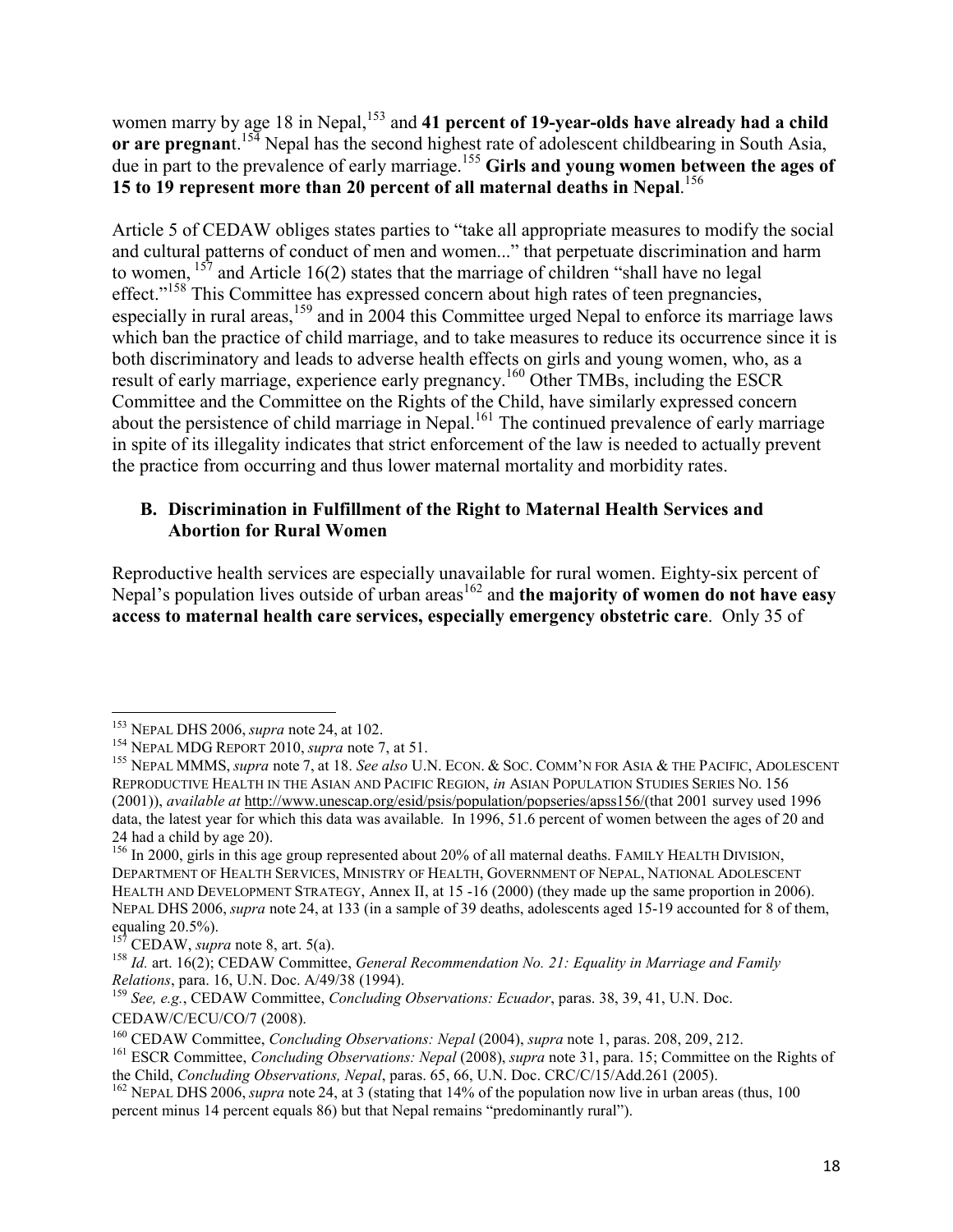Nepal's 75 districts have comprehensive emergency obstetric care facilities.<sup>163</sup> Most rural households are more than a  $45$ -minute walk away from a drivable road.<sup>164</sup>

With limited access to healthcare, rural women also disproportionately suffer from the effects of unsafe abortions. When women seek abortions from untrained providers or in poorly equipped facilities, which they are more likely to do when they lack access to safe services, these unsafe, clandestine abortions can result in death or morbidity.<sup>165</sup> While the government calculates that unsafe abortions contribute to only 3.5 percent of maternal deaths,  $166$  as noted previously, some nongovernmental organization reports place the figure as high as  $27$  percent.<sup>167</sup> These figures are concerning, since Nepal legalized abortion in 2002, but the higher estimate of maternal deaths attributable to unsafe abortion exceeds the global average of 13 percent.<sup>168</sup> Lack of access to safe abortion can be an "indirect" cause of maternal death for women who are unable to obtain safe abortion services when a pregnancy threatens their health.<sup>169</sup>

## **C. Discrimination in Fulfillment of the Right to Family Planning for Adolescent, Rural, and Poor Women**

Adolescents aged 15 to 19 have the highest unmet need for contraception of all women in Nepal.<sup>170</sup> **In this age group, only 29.6 percent of the demand for contraception is satisfied**, 171 and 41 percent of all 19-year-olds have had at least one child.<sup>172</sup> The fact that large numbers of women begin childbearing in their teens in Nepal may be attributable not just to early marriage, discussed above, but also to the lack of adequate access to desired contraception once adolescents are married. Since adolescents face a much higher risk of maternal death than adults do, access to contraception for this age group should be a serious priority for the state. The younger a woman is in Nepal, the more likely she will be having too-closely spaced births**––** defined as births that are less than 24 months apart**––**which increases the likelihood of maternal death and morbidity.<sup>173</sup> Early and too-frequent childbearing in Nepal are also leading causes of

<sup>163</sup> NEPAL MMMS, *supra* note 7, at 14 (35 districts have comprehensive EOC).

<sup>&</sup>lt;sup>164</sup> INTERNATIONAL FEDERATION OF RED CROSS AND RED CRESCENT SOCIETIES, WORLD DISASTERS REPORT: FOCUS ON NEGLECTED CRISES 98 (2006), *available at*

http://allafrica.com/download/resource/main/main/idatcs/00011069:a5e3eaa1c2bbc35210bb7b704773dc43.pdf. <sup>165</sup> *See, e.g.*, CEDAW Committee, *Concluding Observations:Argentina*, para. 380, U.N. Doc. A/59/38 (2004);

*Azerbaijan*, para. 73, U.N. Doc. A/53/38 (1998); *Venezuela*, para. 31, U.N. Doc. CEDAW/C/VEN/CO/6 (2006); *Burkina Faso*, para. 35, U.N. Doc. A/60/38 (2005); *Burundi*, para. 61, U.N. Doc. A/56/38 (2001); *Cape Verde,* para. 29, U.N. Doc. CEDAW/C/CPV/CO/6 (2006); *Chile*, para. 228, U.N. Doc. A/54/38 (1999); *Chile*, para. 19, U.N. Doc. CEDAW/C/CHI/CO/4 (2006); *Colombia*, para. 22 U.N. Doc. CEDAW/C/COL/CO/6 (2007); *Dominican Republic*, para. 337, U.N. Doc. A/53/38 (1998); *Eritrea*, para. 22, U.N. Doc. CEDAW/C/ERI/CO/3 (2006); *Georgia*, para. 111, U.N. Doc. A/54/38 (1999); *Ghana*, para. 31, U.N. Doc. CEDAW/C/GHA/CO/5 (2006); *Lebanon*, para. 35, U.N. Doc. A/60/38 (2005); *Malawi*, para. 31, U.N. Doc. CEDAW/C/MWI/CO (2006); *Mali*, para. 33, U.N. Doc. CEDAW/C/MLI/CO/5 (2006).

<sup>166</sup> NEPAL MMMS, *supra* note 7, at 104.

<sup>167</sup> WHRAP, ADVANCING ACCOUNTABILITY, *supra* note 89, at 55.

<sup>168</sup> Unsafe abortion accounts for 13% of maternal deaths globally. WHO, UNSAFE ABORTION, *supra* note 90, *at* 13.

<sup>169</sup> NEPAL MMMS, *supra* note 7, at 109-110.

<sup>170</sup> NEPAL DHS 2006, *supra* note 24, at 117.

<sup>171</sup> *Id.* 

<sup>&</sup>lt;sup>172</sup> NEPAL MDG REPORT 2010, *supra* note 7, at 51 (41% of 19 year olds are pregnant or have a child).

<sup>173</sup> NEPAL DHS 2006, *supra* note 24, at 70.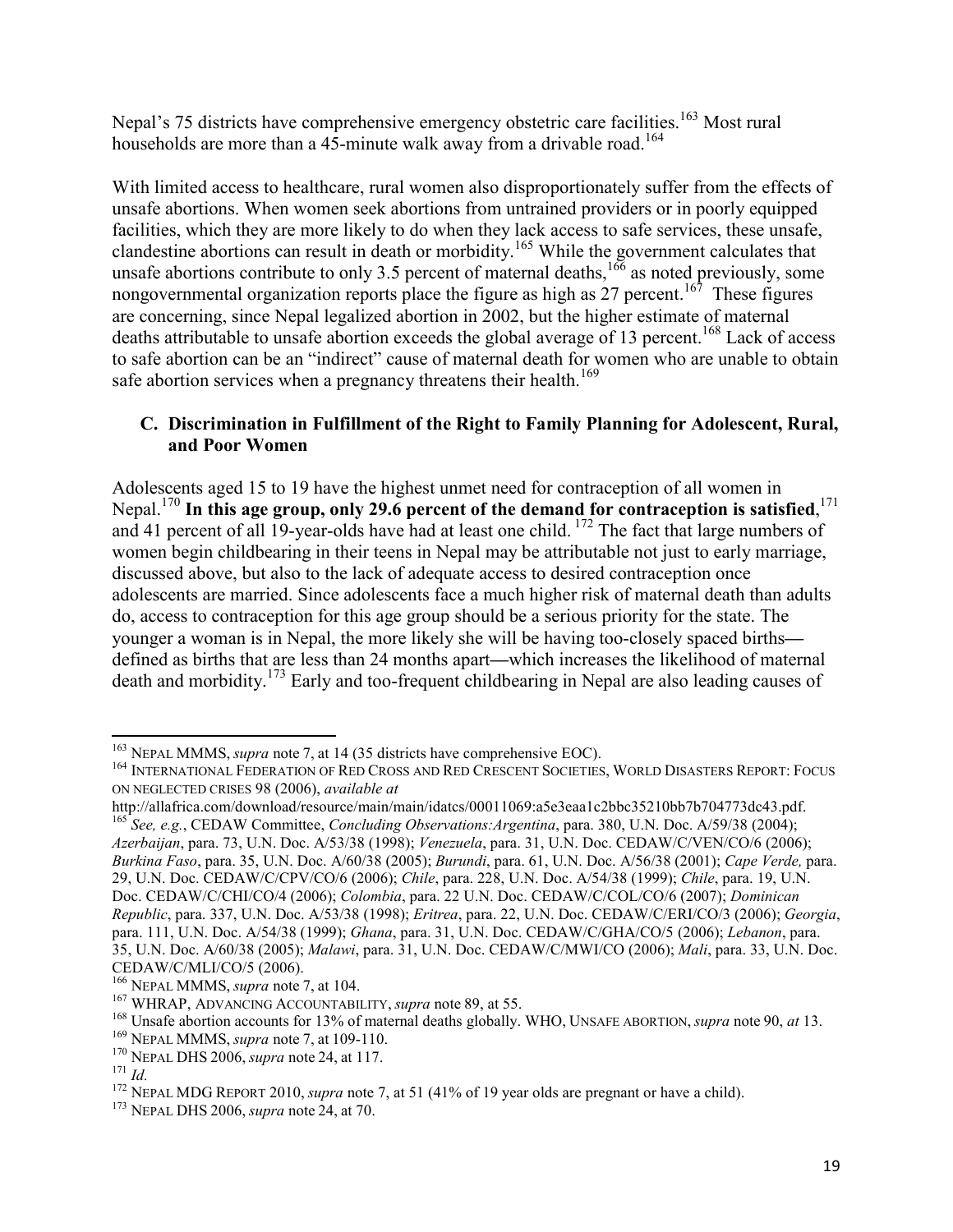uterine prolapse.<sup>174</sup> As discussed above, uterine prolapse is a painful, potentially fatal problem that usually occurs in older women, but in Nepal it is prevalent in young women as well, in large part caused by early, too-frequent, too-closely-spaced pregnancies.

Age disparities in need for contraception also exist for women older than adolescents. In the 20 to 24 age group, 48.2 percent of demand is satisfied, as compared to 64.4 percent for women between 25 and 29, and almost 75 percent for women over  $30^{175}$ . These age disparities indicate that more work is to be done in providing access to needed contraceptive methods, services and information for younger women and couples.

As is the case regarding access to abortion and to maternal health services in general, rural women in Nepal are most likely to lack access to family planning.<sup>176</sup> In 2004, the CEDAW Committee expressed particular concern about rural women in Nepal's inadequate access to family planning as well as illiteracy, which is "an obstacle to obtaining and effectively using health-related information."<sup>177</sup> Despite this Committee's instructions, rural women still have significantly less access to family planning than do urban women.<sup>178</sup> Inequitable access to family planning services for rural women violates CEDAW's Article 14, which specifies that states must take special steps to provide rural women with access to adequate health care and family planning services.<sup>179</sup>

Poorer women are far less likely than wealthier women to be able to meet their contraceptive needs. In the lowest wealth quintile, only 50.7 percent of demand for contraception is satisfied, as compared to 75.9 percent in the wealthiest quintile.<sup>180</sup> It is likely that within these cohorts, the other trends are present and exaggerated. For example, poor adolescents living in rural areas are likely to have access to family planning services that is so limited as to be nonexistent.

## **III. CONCLUSION: SUGGESTED QUESTIONS AND RECOMMENDATIONS**

### **We respectfully request that this Committee pose the following questions to the delegation representing the government of Nepal during its 49th Session.**

- 1. High rates of maternal death persist, which are most severe for rural, adolescent, and poor women. What steps have been taken by the government to improve maternal health for those populations? What is the state doing to address some of the leading causes of maternal death and morbidity such as early marriage, malnutrition, and anemia?
- 2. Despite the 2002 legalization of abortion and the 2009 *Lakshmi Dhikta* order by the Supreme Court, access to safe abortion remains out of reach for most women in Nepal, especially poor, rural, and adolescent women. What steps have been taken by the

<sup>174</sup> *See* NEPAL MMMS, *supra* note 7, at 18.

<sup>175</sup> NEPAL DHS 2006, *supra* note 24, at 117.

<sup>&</sup>lt;sup>176</sup> *Id.* (75.2 percent of need is met for urban women, while 64.3 percent of need is met for rural women).

<sup>177</sup> CEDAW Committee, *Concluding Observations: Nepal* (2004), *supra* note 1, para. 212.

<sup>178</sup> NEPAL DHS 2006, *supra* note 24, at 117.

<sup>179</sup> CEDAW, *supra* note 8, arts. 14(1), 14(2)(b).

<sup>180</sup> NEPAL DHS 2006, *supra* note 24, at 117.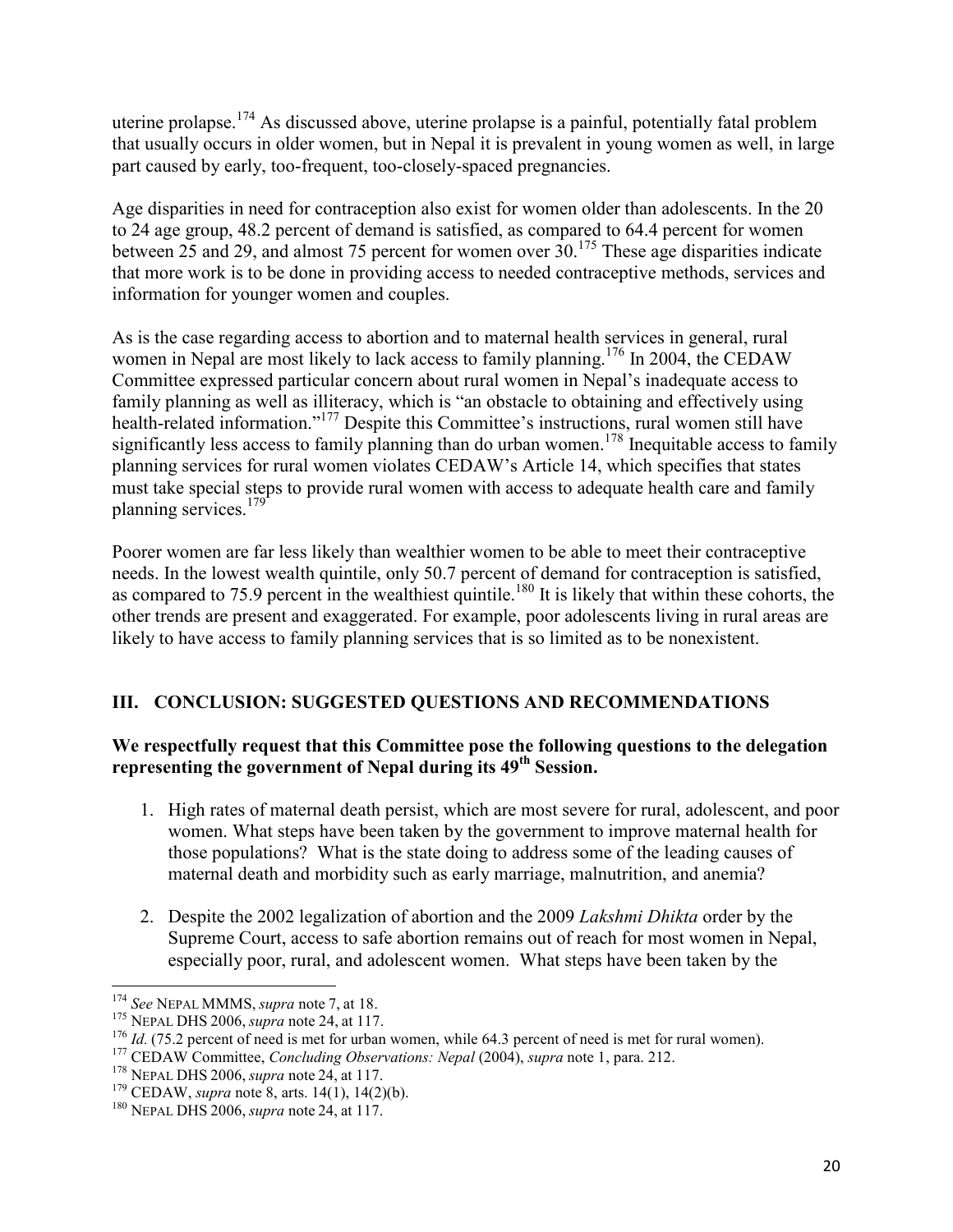government to enact a comprehensive abortion law guaranteeing access to abortion to all women, regardless of economic status, as it has been instructed by the Supreme Court? What steps has the government taken to raise public awareness about safe and legal abortion in line with the Supreme Court's decision?

- 3. What steps have been taken by the government to establish universal access to a full range of contraceptives, including emergency contraception, and to reduce the unmet need for contraceptives, especially that of adolescents?
- 4. How does the government plan to meet the current demand for corrective surgeries for women suffering from uterine prolapse, especially in light of the cutbacks in targets and transportation fees?
- 5. Does the state have a national comprehensive plan for increasing knowledge about uterine prolapse, and its prevention and early-stage treatment? How does the state plan to incorporate uterine prolapse awareness, prevention, and treatment activity into its already-existing community health programs?

### **The Center, J4A, and CAED further respectfully submit the following recommendations for the Committee to consider incorporating into the concluding observations for Nepal.**

- 1. Take steps to immediately implement the *Lakshmi Dhikta* decision by disseminating information about the decision, passing a comprehensive abortion law, and improving access to abortion services throughout the country.
- 2. Prioritize ensuring access to a full range of maternal health services, including antenatal, postnatal, and emergency obstetric care, particularly for poor women, rural women, and adolescent girls.
- 3. Take adequate steps to address prevention, detection, and treatment of forms of maternal morbidity, including uterine prolapse. Given the extreme frequency of uterine prolapse in Nepal, the state party should specifically address the need for preventative measures as well ensure sufficient allocation of funds to meet the demand for corrective surgeries.
- 4. Address unmet need for contraception by prioritizing universal access to the full range of contraceptive methods, information, and services, including emergency contraception, with a particular focus on rural women, poor women, and adolescent girls.
- 5. Address discriminatory practices against women and girls that jeopardize their reproductive health. The state party should also prioritize addressing malnutrition amongst women and girls, both as a form of gender discrimination and as a means to ensure survival of women during pregnancy and childbirth. Similarly, the state party should eliminate child marriage through proper implementation of the legal ban on child marriage.